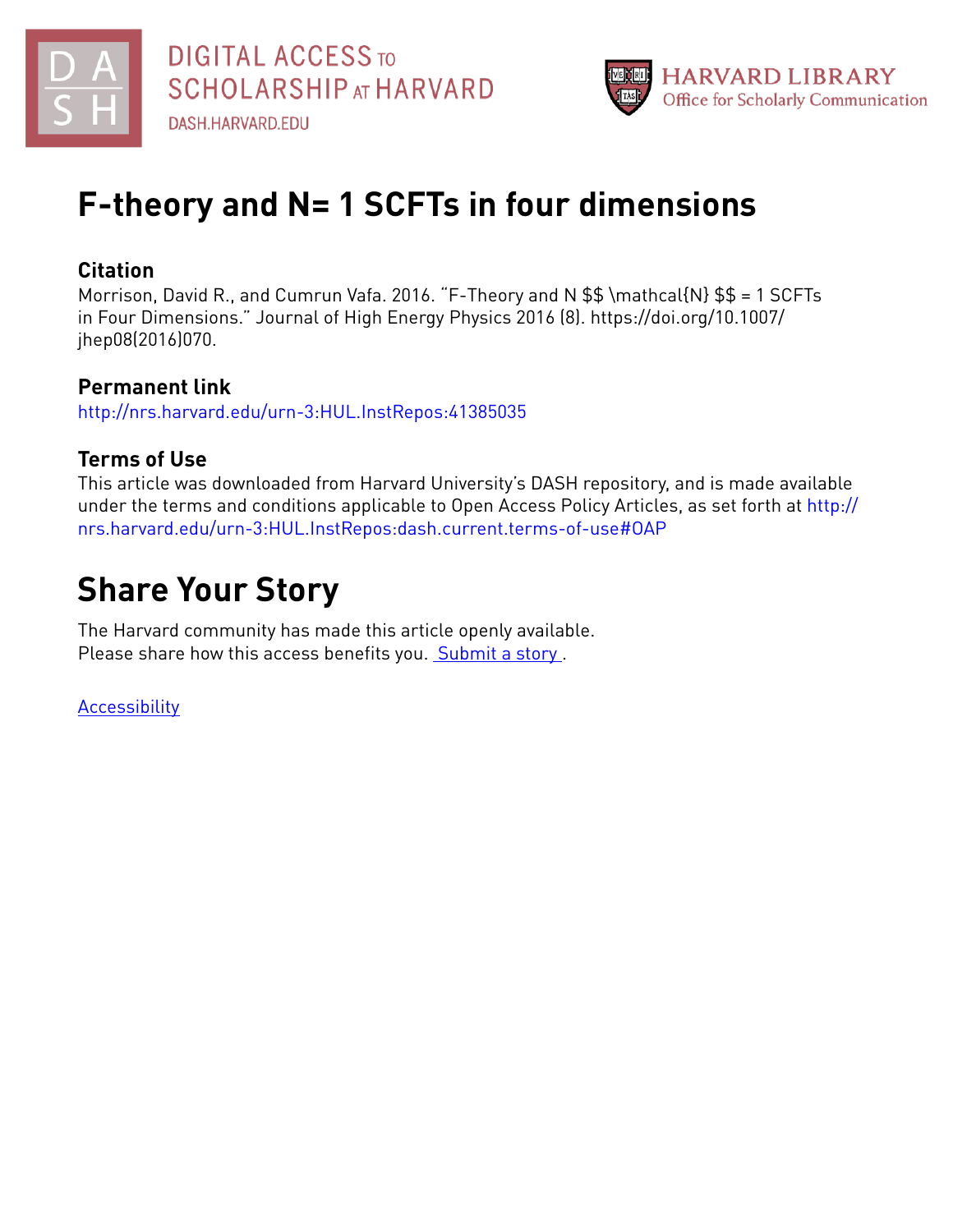# F-Theory and N=1 SCFTs in Four Dimensions

David R. Morrison\* and Cumrun Vafa†

\*Departments of Mathematics and Physics, University of California Santa Barbara, CA 93106, USA

†Jefferson Physical Laboratory, Harvard University, Cambridge, MA 02138, USA

#### Abstract

Using the F-theory realization, we identify a subclass of 6d  $(1,0)$  SCFTs whose compactification on a Riemann surface leads to  $\mathcal{N} = 1$  4d SCFTs where the moduli space of the Riemann surface is part of the moduli space of the theory. In particular we argue that for a special case of these theories (dual to M5 branes probing ADE singularities), we obtain 4d  $\mathcal{N} = 1$  theories whose space of marginal deformations is given by the moduli space of flat ADE connections on a Riemann surface.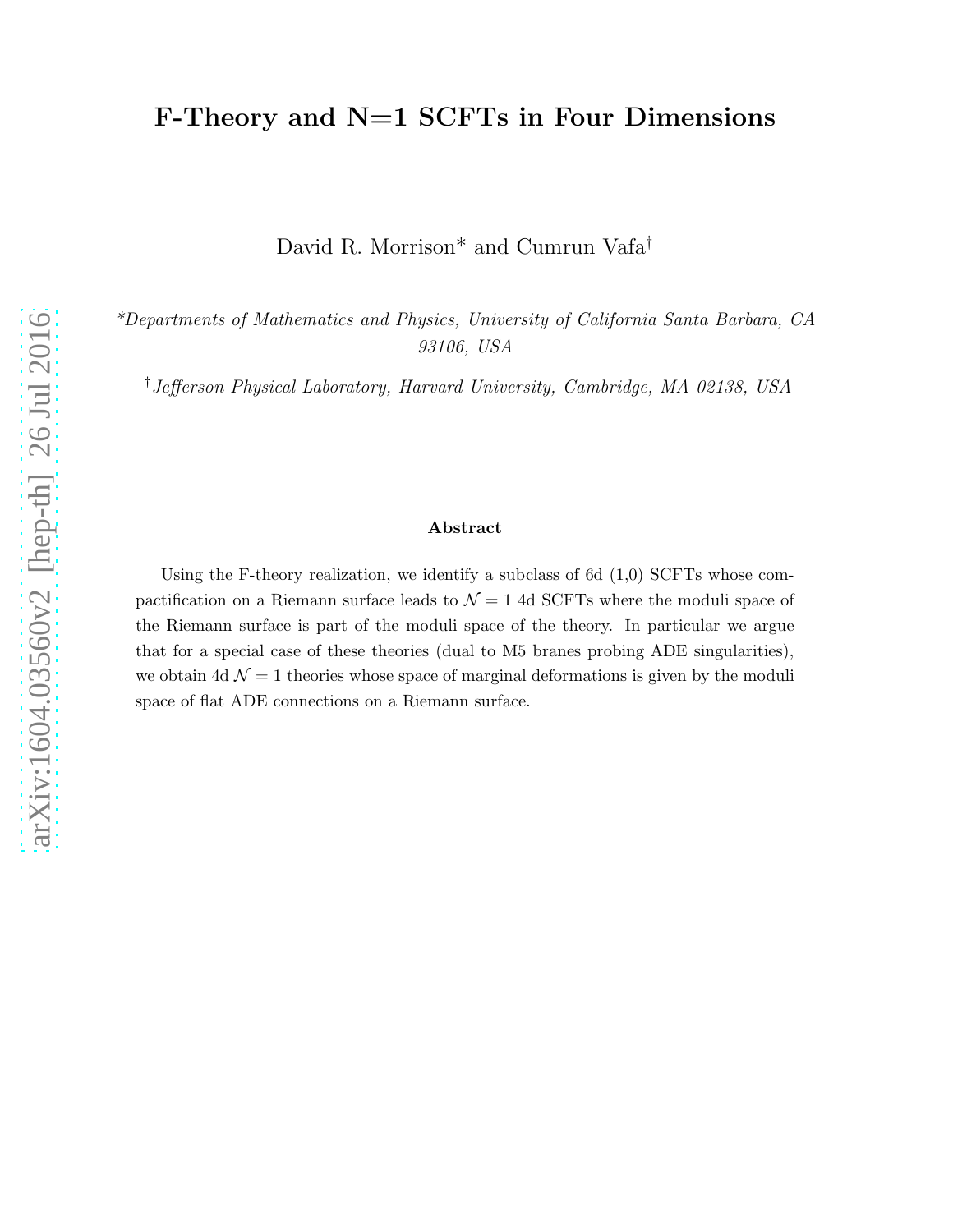# Contents

|                | 1 Introduction                                      | $\mathbf{1}$   |  |  |  |  |  |  |  |
|----------------|-----------------------------------------------------|----------------|--|--|--|--|--|--|--|
| $\overline{2}$ | Necessary Condition for $\tau$ submoduli of 4d SCFT | $\overline{2}$ |  |  |  |  |  |  |  |
|                | 2.1                                                 | 3              |  |  |  |  |  |  |  |
|                | 2.2                                                 | 3              |  |  |  |  |  |  |  |
| 3              | The General Construction                            | $\overline{5}$ |  |  |  |  |  |  |  |
|                | 3.1                                                 |                |  |  |  |  |  |  |  |
|                | 3.2                                                 |                |  |  |  |  |  |  |  |
|                | 3.3                                                 |                |  |  |  |  |  |  |  |
|                | 4 Reducing the Symmetry to $\mathcal{N}=1$          | 14             |  |  |  |  |  |  |  |
|                | A F-theory bases of A-type                          |                |  |  |  |  |  |  |  |
|                | B F-theory bases of D-type                          |                |  |  |  |  |  |  |  |

# <span id="page-2-0"></span>1 Introduction

Motivated from F-theory constructions, recently a classification of 6d SCFTs has been proposed [\[1\]](#page-24-0) (see also [\[2\]](#page-24-1)). It is natural to ask how from this classification we get new theories in lower dimensions. A case of particular interest is 4 dimensions. SCFTs in 6d can have  $\mathcal{N} = (2, 0)$ or  $\mathcal{N} = (1, 0)$  supersymmetry. If we start with the  $(2, 0)$  theory we obtain 4d theories with  $\mathcal{N} = 4, 2, 1$  depending on whether we use  $T^2$  or a Riemann surface whose normal geometry is the cotangent bundle or a rank 2 vector bundle with the same total degree. The  $\mathcal{N}=2$  case was systematically studied beginning with the work [\[3\]](#page-24-2) and the  $\mathcal{N} = 1$  versions in follow up work [\[4\]](#page-24-3). It is natural to look for the far bigger class of 4d theories one obtains by compactifying the  $\mathcal{N} = (1, 0)$  theories. Compactifying these theories on  $T^2$  gives  $\mathcal{N} = 2$  theories [\[5](#page-24-4)-7]. It was shown in [\[7\]](#page-24-5) that there is more than one non-trivial CFT one may obtain from a given theory in 6d. Moreover, for a given theory, the end point may or may not include the moduli of  $T^2$ as a moduli of the SCFT. For some 6d theories, it was shown that there is no way to obtain a 4d SCFT whose moduli space includes the moduli of  $T^2$ . The examples which lead to  $\mathcal{N}=2$ SCFTs in 4d which have  $\tau$  as a moduli space seemed to arise as F-theory geometries where in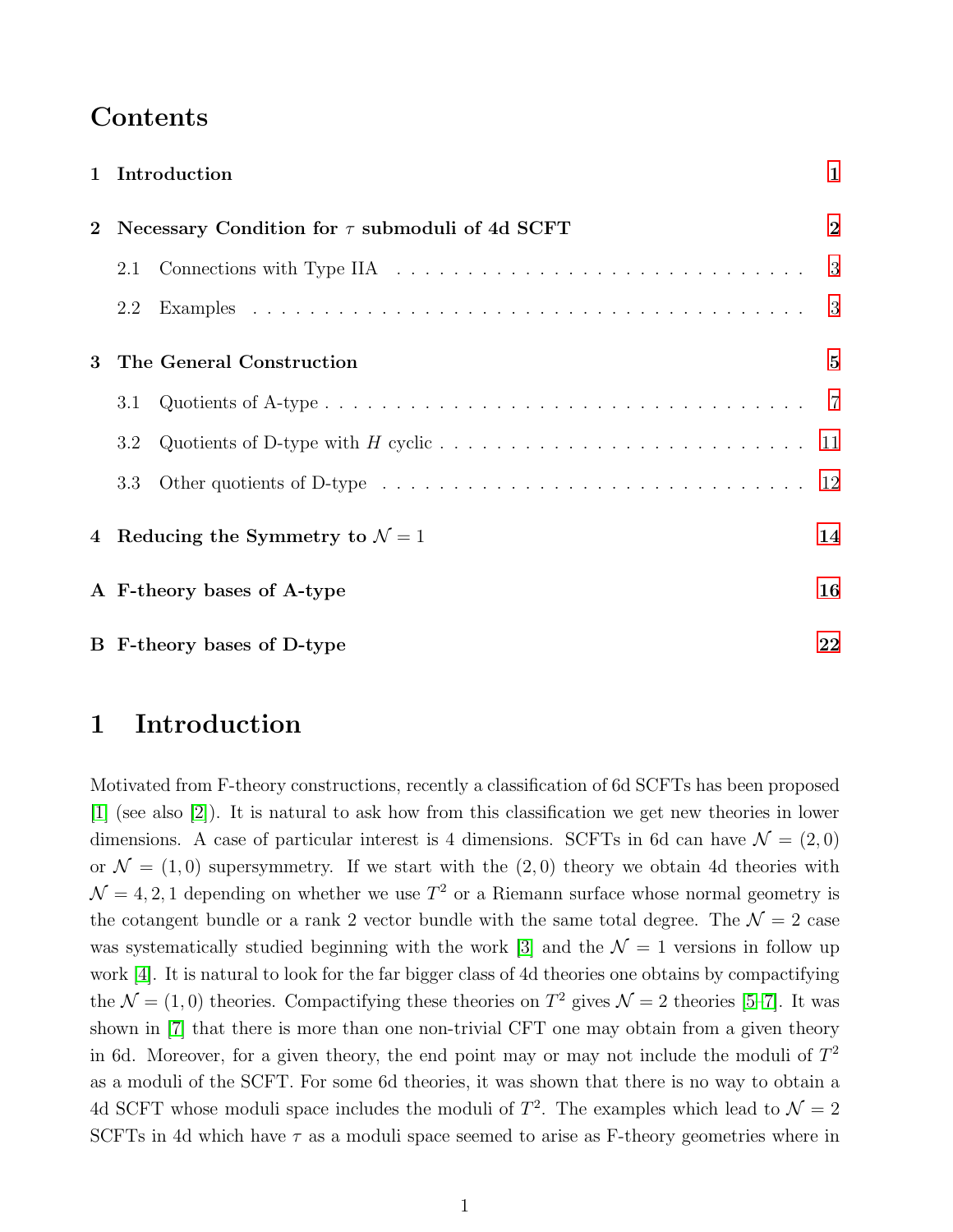the base there is an ADE singularity. The main aim of this paper is to extend this observation to a criterion of which (1,0) theories compactified on  $T^2$  lead to  $\mathcal{N}=2$  theories where  $\tau$  appears as a moduli and thus enjoy  $SL(2, \mathbb{Z})$  duality symmetry. We then use this to argue that for this class of theories if we consider a more general Riemann surface  $\Sigma$  instead of  $T^2$  we would get an  $\mathcal{N} = 1$  theory whose moduli space will include at least that of the Riemann surface moduli. Moreover in some cases (such as the theory of N M5 branes probing an ADE singularity) we propose a natural candidate for the  $\mathcal{N} = 1$  moduli space. More recently constructions with  $\mathcal{N} = 3$  SCFT in 4d were proposed which are naturally constructed using F-theory [\[8,](#page-24-6)9]. We show how our  $\mathcal{N} = 1$  theories can couple to these theories.

# <span id="page-3-0"></span>2 Necessary Condition for  $\tau$  submoduli of 4d SCFT

It was found in [\[7\]](#page-24-5) that if one compactifies  $\mathcal{N} = (1,0)$  theories on  $T^2$  the moduli space of  $T^2$  can show up as the moduli space of the resulting 4d  $\mathcal{N}=2$  SCFT only in special cases. Consider for example the small  $E_8$  instanton (1,0) SCFT (which in F-theory is realized as elliptic threefold with base having an  $O(-1)$  bundle over  $\mathbb{P}^1$ ). Compactifying on  $T^2$  we get the Minahan-Nemeschansky theory with  $E_8$  global symmetry. This theory has no moduli and so the  $\tau$  of the torus does not show up as the moduli of the 4d theory. However cases were found in [\[7\]](#page-24-5) which admitted a  $\tau$  dependent moduli space in 4d. It was noted there that such a dependence in F-theory construction of the 6d theories seemed to require having in the base of F-theory an ADE singularity. For example, consider the  $(1,0)$  theories which admit a single tensor branch whose F-theory base is  $\mathbb{C}^2/\mathbb{Z}_k$ , where  $\mathbb{Z}_k$  acts as

$$
(z_1, z_2) \to \alpha(z_1, z_2)
$$

with  $\alpha^k = 1$  (where  $k \leq 12$  and  $k \neq 9, 10, 11$ ). It was found that the 4d theory can have a  $\tau$ -dependent moduli space when k is even, which corresponds to having an  $A_1$  singularity in the base of F-theory.<sup>[1](#page-3-1)</sup> Moreover, it was shown for the case of  $k = 3$  that no matter how we take the limit of going down to 4 dimensions on  $T^2$ , the modulus of  $T^2$  will not survive as a moduli of the 4d theory. In this case, the base is not an orbifold of an ADE singularity.

We now argue why having an (orbifold of an) ADE type singularity in the base of F-theory is a necessary requirement for the  $\tau$ -dependence to show up as the moduli of the 4d  $\mathcal{N}=2$ theory.

<span id="page-3-1"></span><sup>&</sup>lt;sup>1</sup>More precisely, the F-theory base is an orbifold of an  $A_1$  singularity.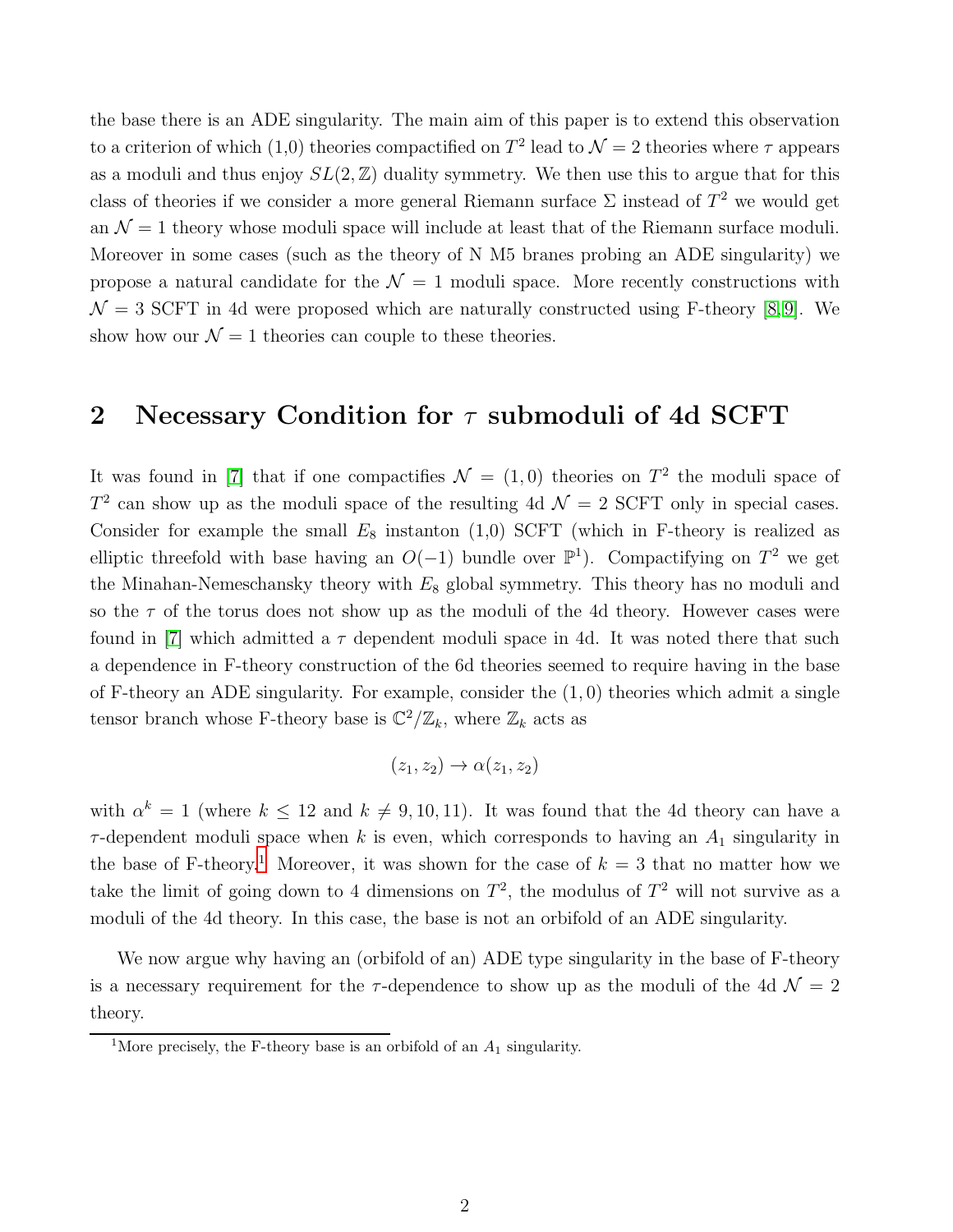#### <span id="page-4-0"></span>2.1 Connections with Type IIA

Consider F-theory on an elliptic 3-fold, compactified on a  $T^2$  with complex structure  $\tau$ . This is dual to type IIA compactified on the same elliptic 3-fold to four dimensions. In this map the complex structure  $\tau$  of  $T^2$  gets mapped to the Kähler class of the elliptic fiber of the IIA theory. We now ask what is the condition for the resulting 4d theory to lead to a conformal theory for which  $\tau$  is a marginal operator? For this to happen, in the type IIA setup we need to have a situation where the Kähler class of the elliptic fiber can vary arbitrarily and still lead to a conformal theory. For this to be the case, the degrees of freedom leading to a conformal theory, which should come from the singularity of the geometry, should include singular loci which can feel the Kähler class of  $T^2$ . For this to be the case, the elliptic fiber must be part of the singularity locus. This in turn means that for the elliptic threefold the singularity must include a codimension 1 space. But singularities of CY 3-folds which have a 1 dimensional locus, must be in turn local singularity of a CY 2-folds, which in turn means that it is an ADE singularity. Indeed this was the only class of 6d  $(1,0)$  theories which did give rise, upon suitable compactification on  $T^2$  to conformal theories in 4d [\[7\]](#page-24-5). (As observed in [7], orbifolds of ADE singularities also have this property.) We now see that this is indeed a requirement for getting a conformal theory in 4d with  $\mathcal{N} = 2$  where  $\tau$  survives as a modulus. It is natural to ask if this is sufficient. That this should indeed be sufficient is strongly suggested from noting that this geometry will have an  $N=4$  subsector coming from the ADE singularity which will depend on  $\tau$ . Even though this is not strictly a proof it is a plausible argument and indeed is consistent with the findings in [\[7\]](#page-24-5).

#### <span id="page-4-1"></span>2.2 Examples

In this section we give some examples which were discussed in  $[7]$ , of 6d  $(1,0)$  theories which lead upon toroidal compactification to  $N=2$  4d SCFTs whose moduli space includes  $\tau$ .

Consider an  $A_{N-1}$  singularity in F-theory base. If the elliptic fibration is trivial, compactification of this theory on  $T^2$  leads to  $\mathcal{N}=4$  SYM in 4 dimensions, for which  $\tau$  plays the role of a marginal coupling constant. A simple  $\mathcal{N} = (1,0)$  version of this 6d theory is to dress it up the fiber so that it has non-trivial 7-branes wrapping the cycles of the base. The simplest one corresponds to  $I_k$  type fibers which means wrapping  $k$  D7 branes over each vanishing cycle of the base. More generally we can consider 7-brane fiber types which lead to D and E gauge symmetries. Let us denote the corresponding ADE gauge factors by  $G$ . At the conformal point this theory has  $G \times G$  global symmetry and is dual to N M5 branes probing the G singularity in M-theory. Once we compactify this theory on  $T^2$  to 4d we have two options: Not to turn on fugacities for global symmetry  $G \times G$ , or turn some fugacities on. If we turn off all the fugacities for the flavor group and take  $T^2$  area to zero size, as has been argued in [\[5,](#page-24-4)6] one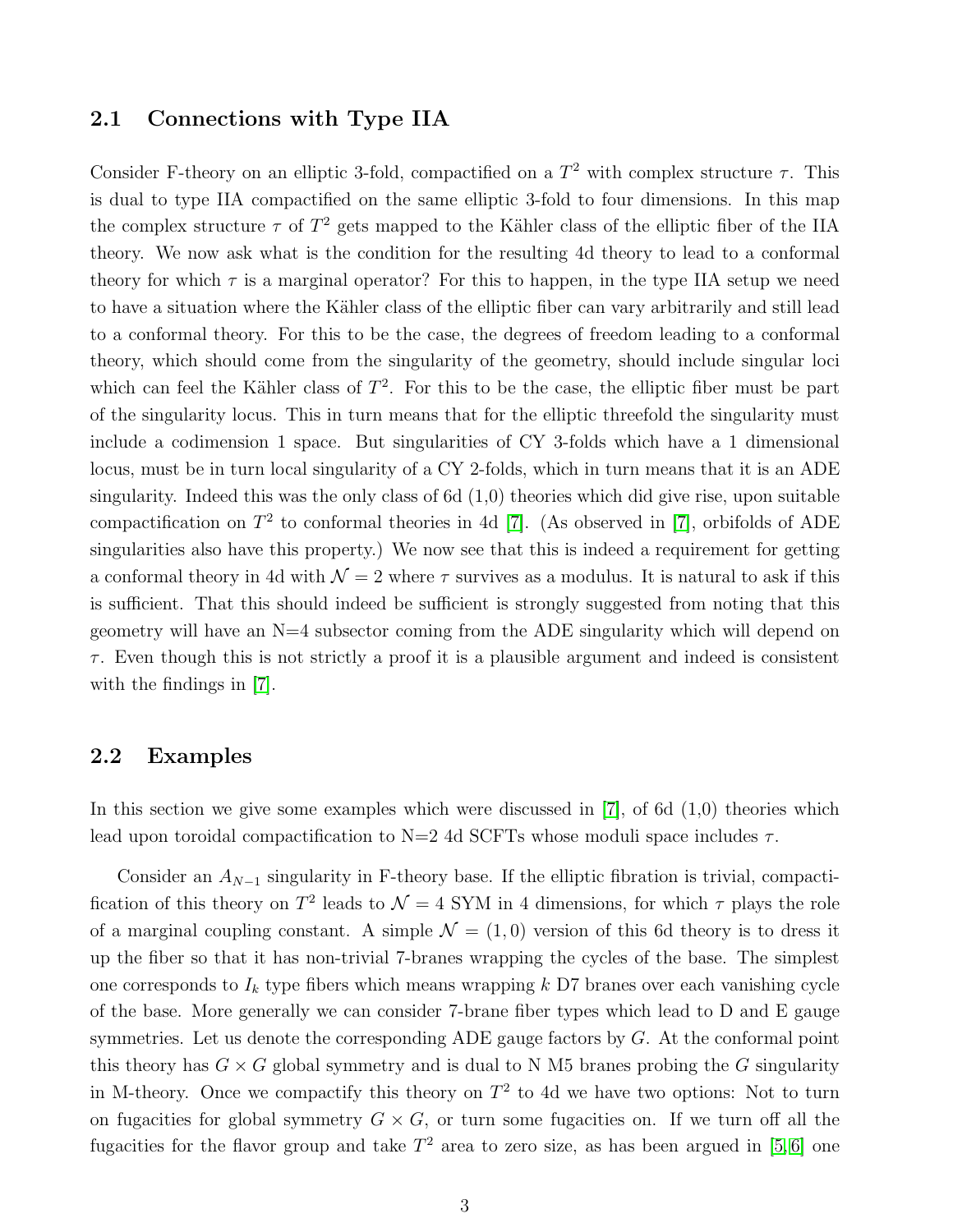obtains the 4d  $\mathcal{N} = 2$  theory which is equivalent to a class S theory of G type on a sphere with N simple punctures and two full punctures, leading to  $G \times G$  global symmetry in 4d. On the other hand it was also argued in [\[7\]](#page-24-5) that if we turn on fugacities for the diagonal flavor symmetry  $G_D \subset G \times G$ , we end up instead with a different 4d theory: the affine G quiver theory with gauge group given by

$$
\prod SU(Nd_i)
$$

where the  $d_i$  are the Dynkin indices, and bifundamental matter dictated by the links of the affine quiver. The easiest way to see this is to note that compactifying M-theory on  $T^2$  is dual to type IIB on a circle, where  $M5$  brane wrapping  $T^2$  becomes dual to D3 brane. We thus end up with a geometry involving  $N$  D3 branes probing the G=ADE singularity, leading to  $\mathcal{N}=2$  affine quiver theory. The moduli space of this theory is well known to be that of flat G connections on  $T^2$ , which in particular depends on  $\tau$  (for the A case see [\[10\]](#page-25-1) and for the D, E see [\[11\]](#page-25-2)). This moduli space is identified with the choice of modulus  $\tau$  as well as choice of the flat holonomy  $G_D \subset G \times G$ , giving a 6d geometric explanation of the origin of the moduli space of this 4d theory. Turning on fugacities for the rest of the 6d flavor symmetries translates to giving masses to bifundamental fields, taking us away from the conformal fixed point. Note that this is an example where the geometric moduli of  $T<sup>2</sup>$  is only a subset of moduli of the theory and the choice of flat connections on it is an added ingredient.

A concrete example of the above class can be realized as follows: we start with F-theory on elliptic 3-fold

<span id="page-5-0"></span>
$$
T^2 \times \mathbb{C} \times \mathbb{C} \tag{2.1}
$$

We take the  $T^2$  to have  $\mathbb{Z}_3$  symmetry and mod out this geometry by  $\mathbb{Z}_3 \times \mathbb{Z}_{3N}$  consisting of elements:

$$
(\omega^a, \omega^a \zeta^b, \omega^a \zeta^{-b})
$$

where the above denotes the action on the three directions  $T^2 \times \mathbb{C}^2 \times \mathbb{C}^2$  respectively, and  $\omega$ is a primitive third root of unity and  $\zeta$  is a primitive 3N-th root of unity. This theory in the base of F-theory has an  $A_{3N-1}$  singularity which is further modded out by  $\mathbb{Z}_3$  acting on the full space. This theory is dual to N M5 branes probing an  $E_6$  singularity in M-theory [\[7\]](#page-24-5). Upon compactification on  $T^2$  the theory leads to an  $\mathcal{N}=2$  theory whose moduli space is the moduli space of flat  $E_6$  bundles on  $T^2$  which again includes the geometric moduli  $\tau$  of the torus.

As another example, also described in section 3 of [\[7\]](#page-24-5), we consider the E-string theory compactified to 4d on  $T^2$ . As is well-known [\[12\]](#page-25-3), by choosing appropriate Wilson lines we deform the  $E_8$  boundary brane to two  $SO(8)$  branes, producing the  $\mathcal{N}=2$ , 4d  $SU(2)$  gauge theory with  $N_f = 4$  flavors. The dimensionless coupling constant  $\tau$  of the theory is identified with the complex structure on  $T^2$ .

The F-theory realization of this construction again starts with the elliptic 3-fold [\(2.1\)](#page-5-0) with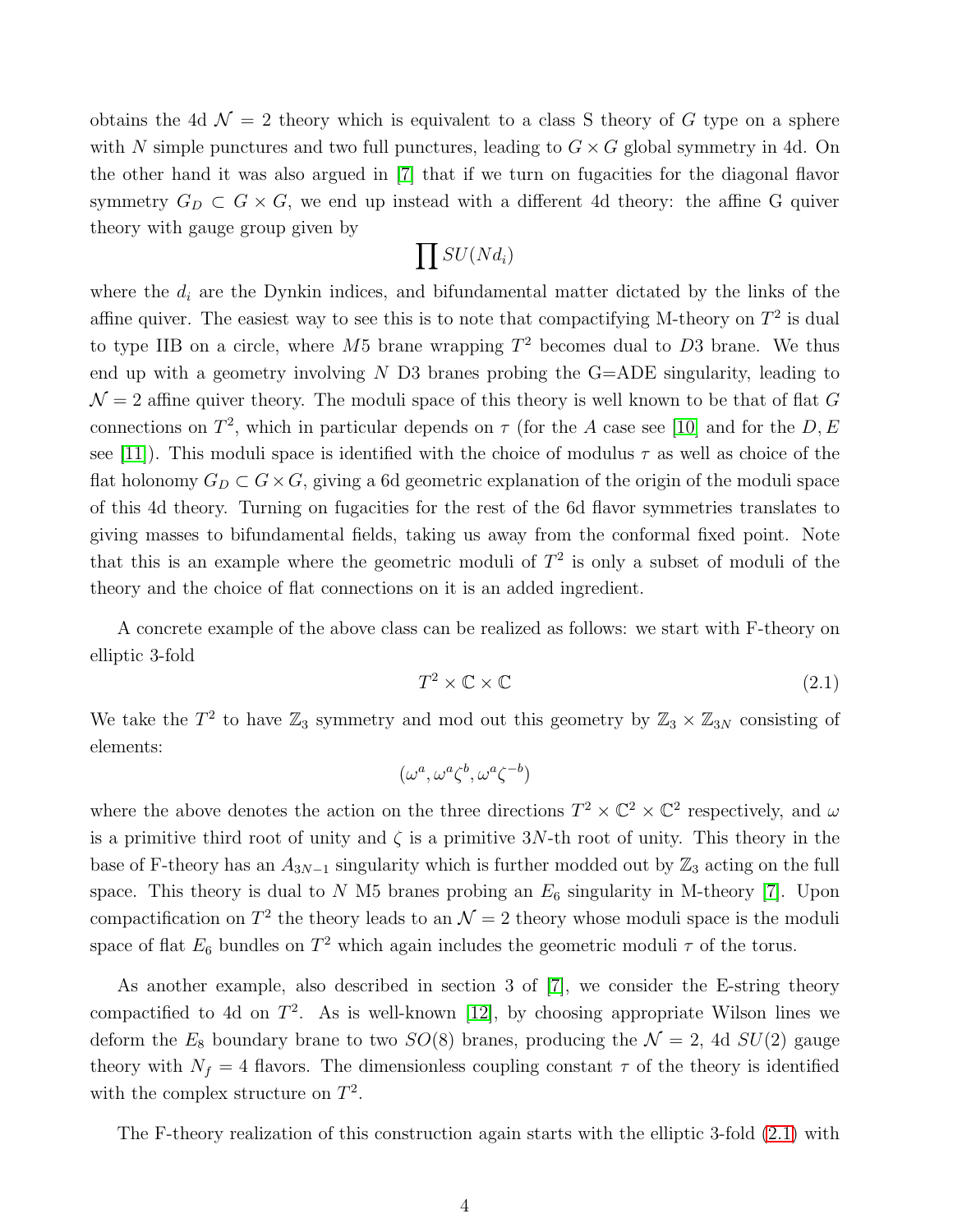arbitrary  $T^2$ , and mod out this geometry by  $\mathbb{Z}_2 \times \mathbb{Z}_2$  consisting of elements

$$
((-1)^a, (-1)^b, (-1)^{a+b}).
$$

There are three intermediate quotients where we mod out by a single  $\mathbb{Z}_2$ : the case with  $b = 0$ gives one of the  $SO(8)$  branes and the case with  $a = b$  gives the other  $SO(8)$  brane. However, the  $\mathbb{Z}_2$  with  $a = 0$  gives a base with an  $A_1$  singularity, and the final model is an additional  $\mathbb{Z}_2$ quotient of this, as expected.

# <span id="page-6-0"></span>3 The General Construction

The general idea of construction is to consider the base geometry of the CY to be the orbifold of an ADE singularity. Since we can always assume that the base of F-theory is an orbifold geometry [\[13\]](#page-25-4) we can in principle classify all the bases which are an orbifold which contain an ADE subgroup. This includes a somewhat larger class of groups than those in [\[13\]](#page-25-4) as that class was the minimal choice of the group, consistent with the base singularity.<sup>[2](#page-6-1)</sup> We will now explain how this construction works.

We start with  $\mathbb{C}^2$  and mod out by a discrete group  $\Gamma$  where  $\Gamma \subset U(2)$ . Moreover there is a map from  $\Gamma \to U(1)$  given by

$$
\gamma \to \det(\gamma)
$$

Let H be the kernel of this map, which is a subgroup of  $\Gamma$ . By definition H will be identified with an ADE subgroup of  $SU(2)$ . As already discussed we need H to be non-trivial if the geometric moduli of the  $T^2$  are to show up as moduli of the  $\mathcal{N}=1$  theory. We will perform our quotient in two steps: first, we consider  $\mathbb{C}^2/H$  which has an ADE singularity and resolve the singularity to obtain a space  $\mathbb{C}^2/H$ . The remaining group  $G := \Gamma/H$  lifts to an action on this space, and we then consider the quotient by that lifted action.

In general, to build an SCFT from F-theory, we contract a connected collection of curves in the F-theory base to a point. It was established in [\[13\]](#page-25-4) that after contraction, the base  $B$  is an orbifold of the form  $\mathbb{C}^2/\Gamma$ , where  $\Gamma \subset U(2)$  is a subgroup for which the stabilizer of any point in  $\mathbb{C}^2$  other than the origin is trivial. As pointed out in [\[18,](#page-25-5)[19\]](#page-25-6), the associated elliptic fibration is always an orbifold of a hypersurface: the anticanonical bundle of the base descends from a line bundle on  $\mathbb{C}^2$  on which  $\gamma \in \Gamma$  acts by  $\det(\gamma)$ . The action on the "x" and "y" variables used in a Weierstrass model is therefore via  $\det(\gamma)^2$  and  $\det(\gamma)^3$ , and there is a minimal Weierstrass

<span id="page-6-1"></span><sup>&</sup>lt;sup>2</sup>It should be possible to combine the known classification of finite subgroups of  $U(2)$  [\[14](#page-25-7)[–17\]](#page-25-8) with an Ftheory analysis to give a complete list. In practice, we have carried this out for what we believe to be a complete list of cases that occur in F-theory, although we have not done the group theory exercise needed to completely eliminate other cases.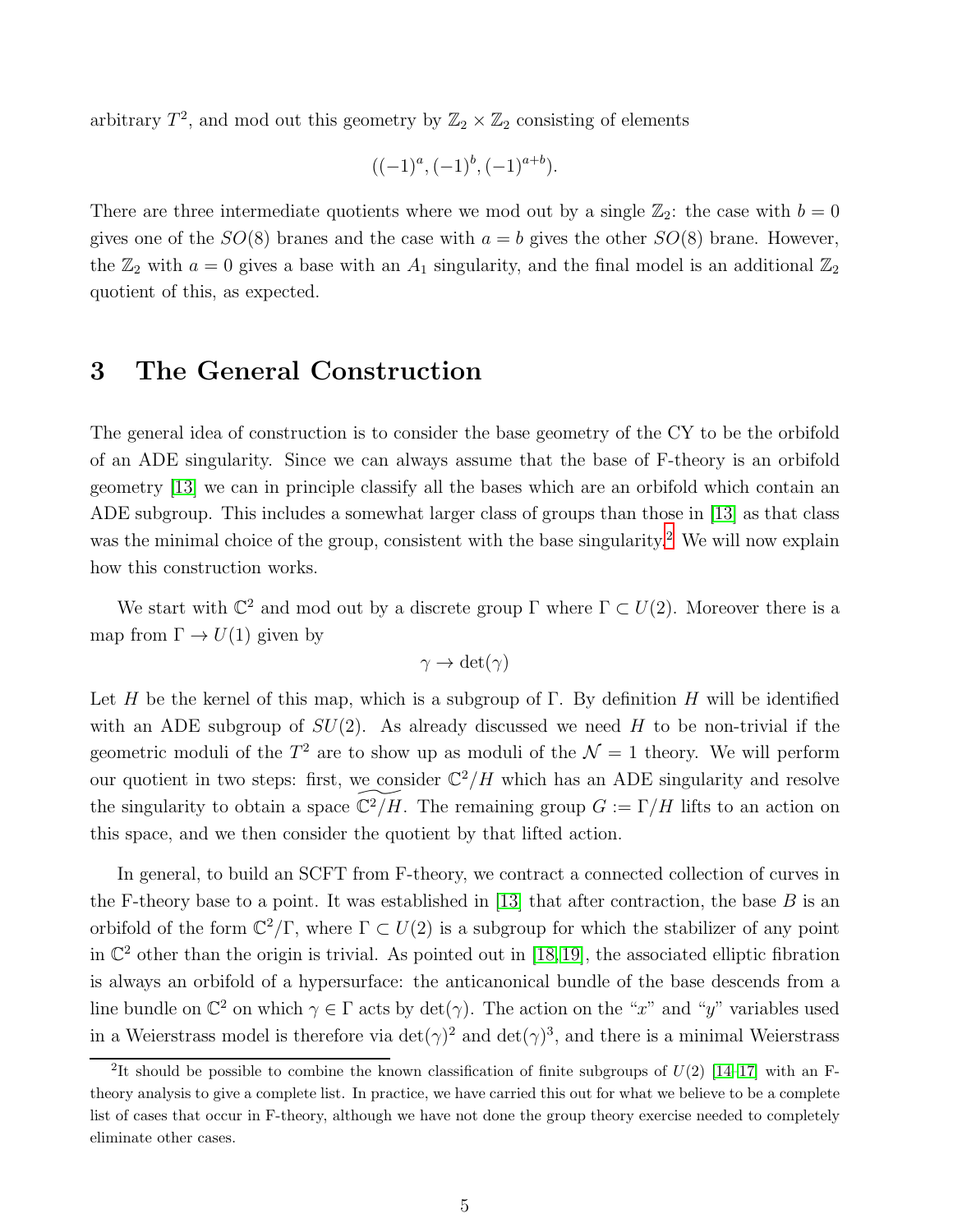equation over  $\mathbb{C}^2$  of the form

$$
y^2 = x^3 + f(s, t)x + g(s, t)
$$

which transforms as  $\det(\gamma)^6$ . The coefficient g also transforms as  $\det(\gamma)^6$ , while the coefficient f transforms as  $\det(\gamma)^4$ . The holomorphic three-form on the hypersurface is the Poincaré residue of

$$
\frac{ds \wedge dt \wedge dx \wedge dy}{-y^2 + x^3 + f(s,t)x + g(s,t)},
$$

which is invariant under the group.

We can extend this construction by allowing for a similar quotient by any  $\Gamma \subset U(2)$ , without imposing the condition about stabilizers. (In fact, as we shall see below, when we perform the quotient by  $\Gamma/H$  in the second step of our basic construction, we encounter points with nontrivial stabilizers even if we had initially avoided them.) For a more general quotient, we still must act on x and y by  $\det(\gamma)^2$  and  $\det(\gamma)^3$  in order to preserve the holomorphic three-form.

Suppose  $\gamma \in \Gamma$  fixes some points other than the origin. In this case, the images of the fixed points will form a non-compact curve on the quotient which support an F-theory brane representing a flavor symmetry of the theory, with the flavor group determined by the Kodaira type (or Kodaira–Tate type [\[20\]](#page-25-9)) of the F-theory brane. By changing coordinates (and changing the generator of the cyclic group generated by  $\gamma$ , if necessary), we may assume that  $\gamma$  acts as  $(s,t) \mapsto (e^{2\pi i/k} s,t)$  so that  $s = 0$  is the fixed locus. For any fixed value of t, the Weierstrass equation takes the form

$$
y^2 = x^3 + f(s)x + g(s)
$$

where  $\gamma$  acts on  $f(s)$  by  $e^{8\pi i/k}$ , and  $\gamma$  acts on  $g(s)$  by  $e^{12\pi i/k}$ .

We claim that the order k of  $\gamma$  is at most 6 in this situation. If  $k > 6$ , then  $s^4$  is the minimum degree monomial on which  $\gamma$  acts by  $e^{8\pi i/k}$ , and  $s^6$  is the minimum degree monomial on which  $\gamma$  acts by  $e^{i2\pi i/k}$ . This means that  $s^4$  divides  $f(s)$  and  $s^6$  divides  $g(s)$ . But this is impossible for a minimal Weierstrass model.

In fact, each of the cases  $k = 2, 3, 4, 5,$  and 6 occurs. In the cases  $k = 2, 3, 4,$  or 6, there is an action of the corresponding cyclic group on  $T^2$  with 3 or 4 points having nontrivial stabilizer (as discussed earlier in this paper). In a one-parameter family, say with  $t$  constant but nonzero, the quotient will have an A type singularity at each of the fixed points. Resolving those singularities produces a Kodaira fiber of type  $I_0^*$ ,  $IV^*$ ,  $III^*$ , or  $II^*$  (and corresponding flavor symmetry) as illustrated in Figure [1.](#page-8-1)

The case  $k = 5$  is less familiar (although explained in some detail in section 4.3 of [\[21\]](#page-25-10)). In this case,  $s^4$  divides  $f(s)$  and s divides  $g(s)$  so the generic fiber along  $s = 0$  has Kodaira type II, in other words, has a cusp singularity. The group  $\mathbb{Z}_5$  acts on this with two fixed points: the "point at infinity", and the cuspidal point. The quotient gets an  $A_4$  singularity at each fixed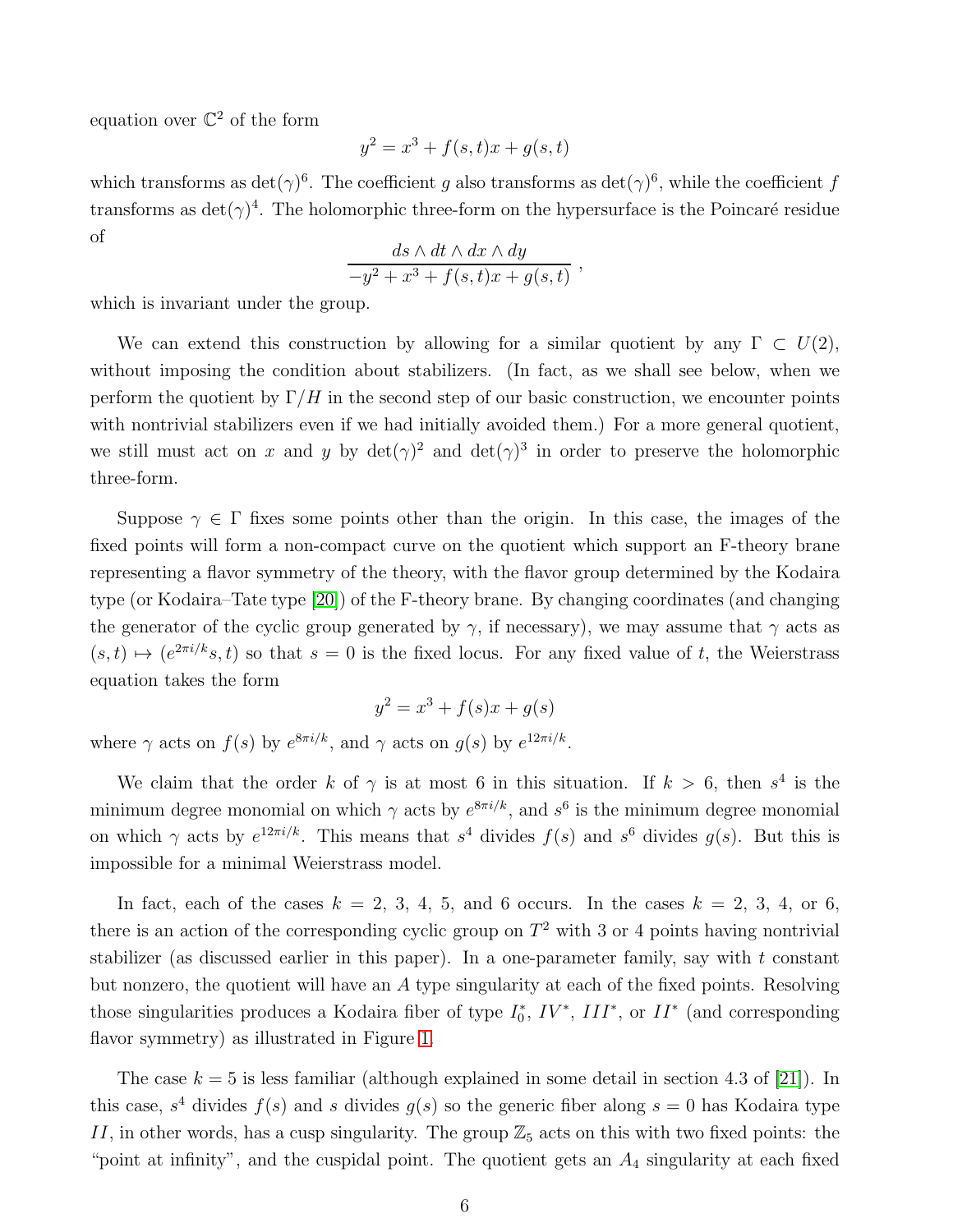

<span id="page-8-1"></span>Figure 1: Quotients along curves of fixed points. The long vertical curve is the quotient before resolution.

<span id="page-8-0"></span>point, and when we resolve, we find a second realization of Kodaira type  $II^*$  (also shown in Figure [1\)](#page-8-1).

#### 3.1 Quotients of A-type

We return now to the general situation of an arbitrary action of  $\Gamma \subset U(2)$  on  $\mathbb{C}^2$ , with H the kernel of the determinant map. We first consider the case in which the kernel  $H$  is cyclic (leading to an  $A_{m-1}$  singularity on the quotient, where m is the order of H); other cases will be considered in Section [3.3.](#page-13-0) As above, we denote by  $(s, t)$  the coordinates on  $\mathbb{C}^2$ . Then the resolved  $A_{m-1}$  singularity  $\widetilde{ {\Bbb C} ^2/H}$  can be described using m coordinate charts  $W_j, j = 0, \ldots, m-1$ with coordinates  $(u_j, v_j)$ , which are determined from  $(s, t)$  by

$$
u_j = s^{m-j}/t^j
$$
  

$$
v_j = t^{j+1}/s^{m-j-1}.
$$

The change of coordinates is given by

<span id="page-8-2"></span>
$$
u_{j+1} = 1/v_j
$$
  

$$
v_{j+1} = u_j v_j^2.
$$
 (3.1)

Note that  $u_{j+1}v_{j+1} = u_jv_j = st$ .

The exceptional curves  $C_j$ ,  $j = 1, \ldots, m - 1$  are described by

$$
C_j := \{u_j = 0\} \cup \{v_{j-1} = 0\}.
$$

There are also two non-compact curves  $C_0 := \{u_0 = 0\}$  and  $C_m := \{v_{m-1} = 0\}.$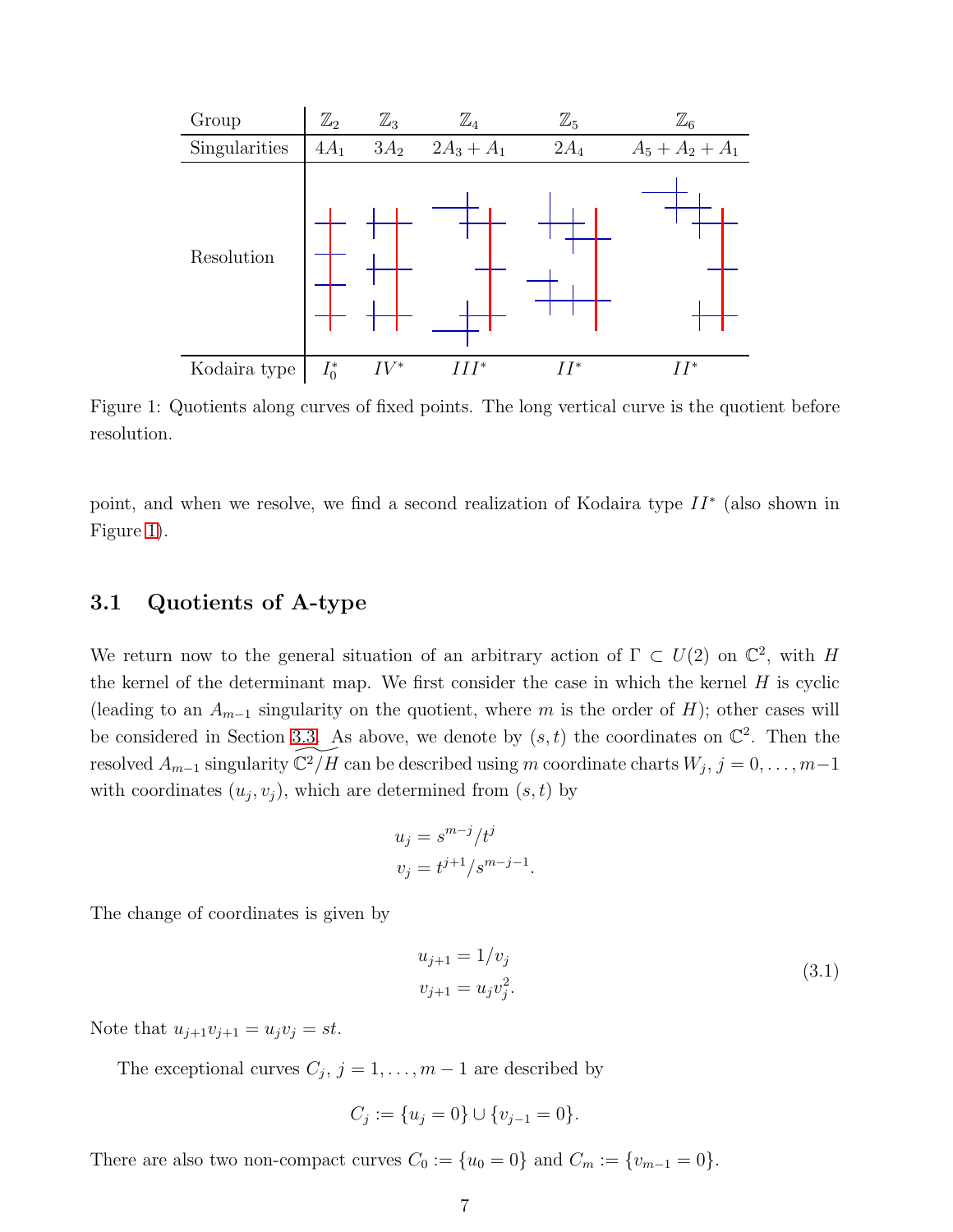

<span id="page-9-1"></span>Figure 2: The quotients  $A_{k+1}/\mathbb{Z}_k$ ,  $k = 2, 3, 4, 5, 6$ .

We have a cyclic group  $G = \Gamma/H$  of order k acting on this space whose determinant map is injective. There are two possibilities: either G preserves each curve  $C_j$ , or some element of G maps  $C_j$  to  $C_{m-j}$ . We consider the first case here, and postpone the second case to Section [3.2.](#page-12-0)

If we specify the group action on one of the coordinate charts then the actions on the other charts are determined by the changes of coordinates; moreover, the action of the determinant coincides with the action on  $u_i v_j$  so it is the same on all charts. (It also acts on the product st of the original variables in the same way, so this is the same determinant occurring in the  $U(2)$ action.) We choose a generator so that the determinant acts by  $e^{2\pi i/k}$ .

Suppose the generator acts on  $(u_0, v_0)$  by multiplication by  $(e^{2\pi i a/k}, e^{2\pi i b/k})$ . Then  $a + b \equiv 1$ mod k, and it is convenient to describe the action on  $(u_0, v_0)$  by the pair of rational numbers  $\left(\frac{a}{k}\right)$  $\frac{a}{k}, \frac{1-a}{k}$  $\frac{-a}{k}$ ). It is then easy to write down the action on all of the charts  $W_0, W_1, \ldots, W_{m-1}$ , using [\(3.1\)](#page-8-2):

<span id="page-9-0"></span>
$$
(\frac{a}{k}, \frac{1-a}{k}), (\frac{a-1}{k}, \frac{2-a}{k}), (\frac{a-2}{k}, \frac{3-a}{k}), \dots, (\frac{a-m+1}{k}, \frac{m-a}{k}).
$$
 (3.2)

From this we see that the order of the stabilizer of  $C_j$  is  $gcd(j-a, k)$ . In particular, if  $m+1 \geq k$ then at least one curve  $C_j$  is fixed by the  $\mathbb{Z}_k$  action, and this implies that  $k \leq 6$  (using the analysis illustrated in Figure [1\)](#page-8-1). In Appendix [A,](#page-17-0) we have analyzed all of the F-theory bases of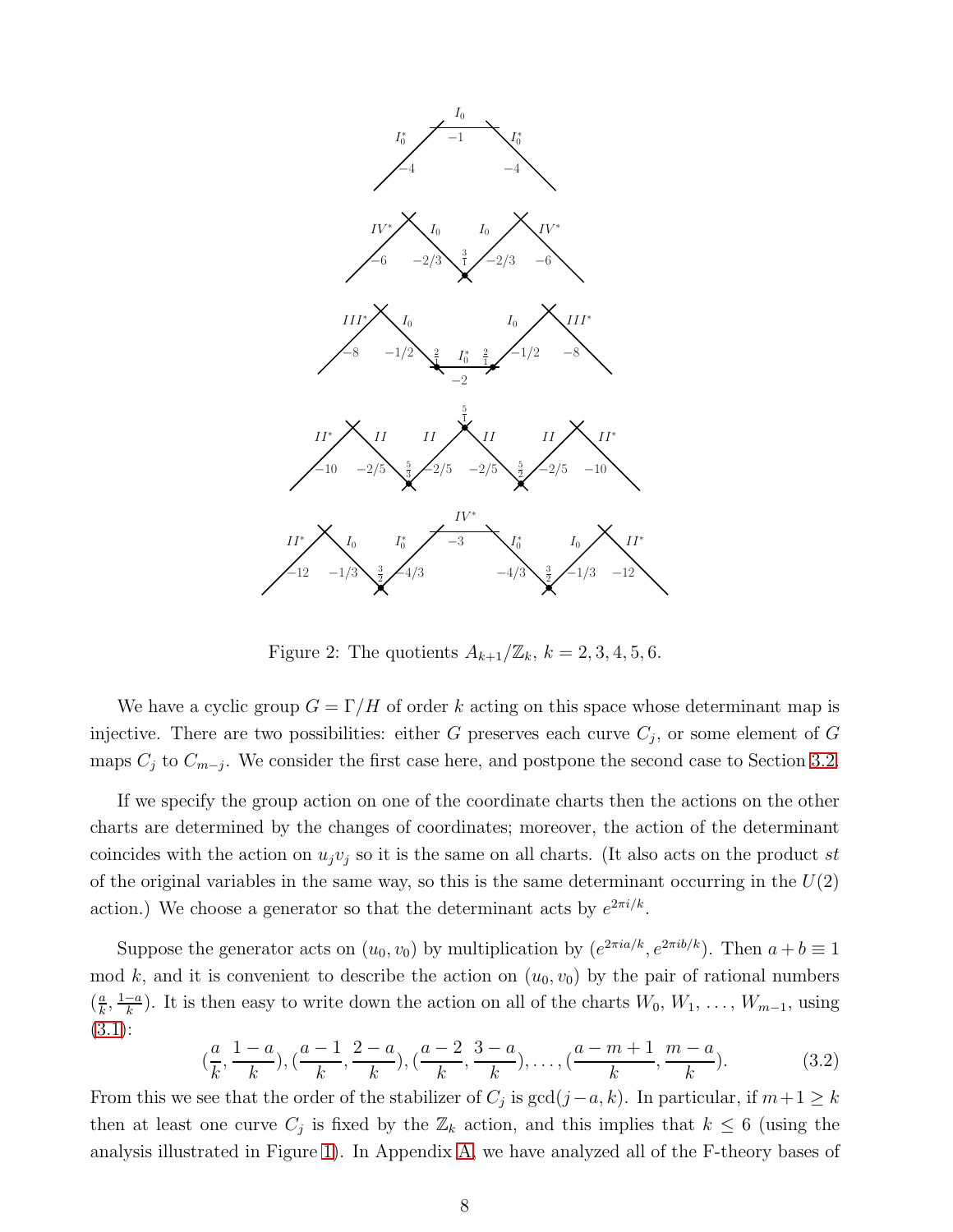A-type from [\[13\]](#page-25-4), determining which ones are quotients of  $A_{m-1}$  by  $\mathbb{Z}_k$ .

We can use the description in [\(3.2\)](#page-9-0) to analyze the quotient process. As [\(3.2\)](#page-9-0) shows, the actions on the coordinate charts  $W_j$  repeat cyclically, with the same action on  $W_j$  and  $W_{j+k}$ . We will do the analysis explicitly for  $m = k + 2$  using  $a = 1$ ; any other case can be obtained by cyclically repeating this case and truncating the ends appropriately.

We begin, therefore, with curves  $C_1, \ldots, C_{k+1}$  of self-intersection  $-2$  using the group action specified by [\(3.2\)](#page-9-0) with  $a = 1$ , and let  $n_j = \gcd(j-1, k)$  be the order of the stabilizer of  $C_j$ . On the quotient  $A_{k+1}/\mathbb{Z}_k$ , the image of  $C_j$  will have self-intersection  $-2n_j^2/k$ . In addition, there may be orbifold singularities (as determined by the group action) at the images of the origins of the various coordinate charts  $W_j$ . We display the resulting quotients (with self-intersection data) for  $k = 2, 3, 4, 5, 6$  in Figure [2.](#page-9-1) We have indicated the Kodaira fiber type of each curve on the quotient (as determined by our analysis above). When  $n<sub>i</sub> = 1$ , the Kodaira type is type  $I_0$  (indicating no fiber singularity) for  $k \neq 5$ , and type II (cuspidal fiber) for  $k = 5$ as discussed above. In the other cases, we get Kodaira types  $I_0^*, IV^*, III^*, II^*, II^*$  for  $n_j = 2, 3, 4, 5, 6$ . We have also indicated the type of the orbifold singularities which appear, by means of fractions  $\frac{p_j}{q_j}$  which specify the group action (and whose continued fraction expansion specifies the resolution). Note that the singularity represented by  $\frac{5}{3}$  when read in the opposite direction is represented by  $\frac{5}{2}$ ; this is why both of those fractions occur in the Figure.

Note that the self-intersection numbers of the image curves are sometimes fractional, as is typically the case for surfaces with orbifold singularities (cf. [\[18\]](#page-25-5)). In Figure [3](#page-11-0) we have resolved the orbifold singularities for  $k = 3, 4, 5, 6$ , producing a surface with integer self-intersection numbers. (There are no orbifold singularities when  $k = 2$ .)

In the cases  $k = 2, 3, 4$ , this process produces strings of the form

$$
414\cdots
$$
  
61316\cdots (3.3)  
8123218\cdots

For  $k = 5, 6$ , two further blowups are required in order to produce the fully blown up F-theory base for the Coulomb branch: the points to be blown up are indicated with dots in Figure [3,](#page-11-0) and after these blowups, both cases yield the same string

$$
\langle 12 \rangle 1 223 1 51 322 1 \langle 12 \rangle \cdots, \tag{3.4}
$$

noting that in the case of  $k = 5$ , a blowup is done on each end curve from both the left and the right, ultimately giving self-intersection −12 for each. The remaining Kodaira types can be determined from the standard analysis of non-Higgsable clusters [\[23\]](#page-26-0), but note that many of these Kodaira types were already supplied during the quotient process. Another interesting feature of cases  $k = 5, 6$  is that each case supplies a different subset of Kodaira types from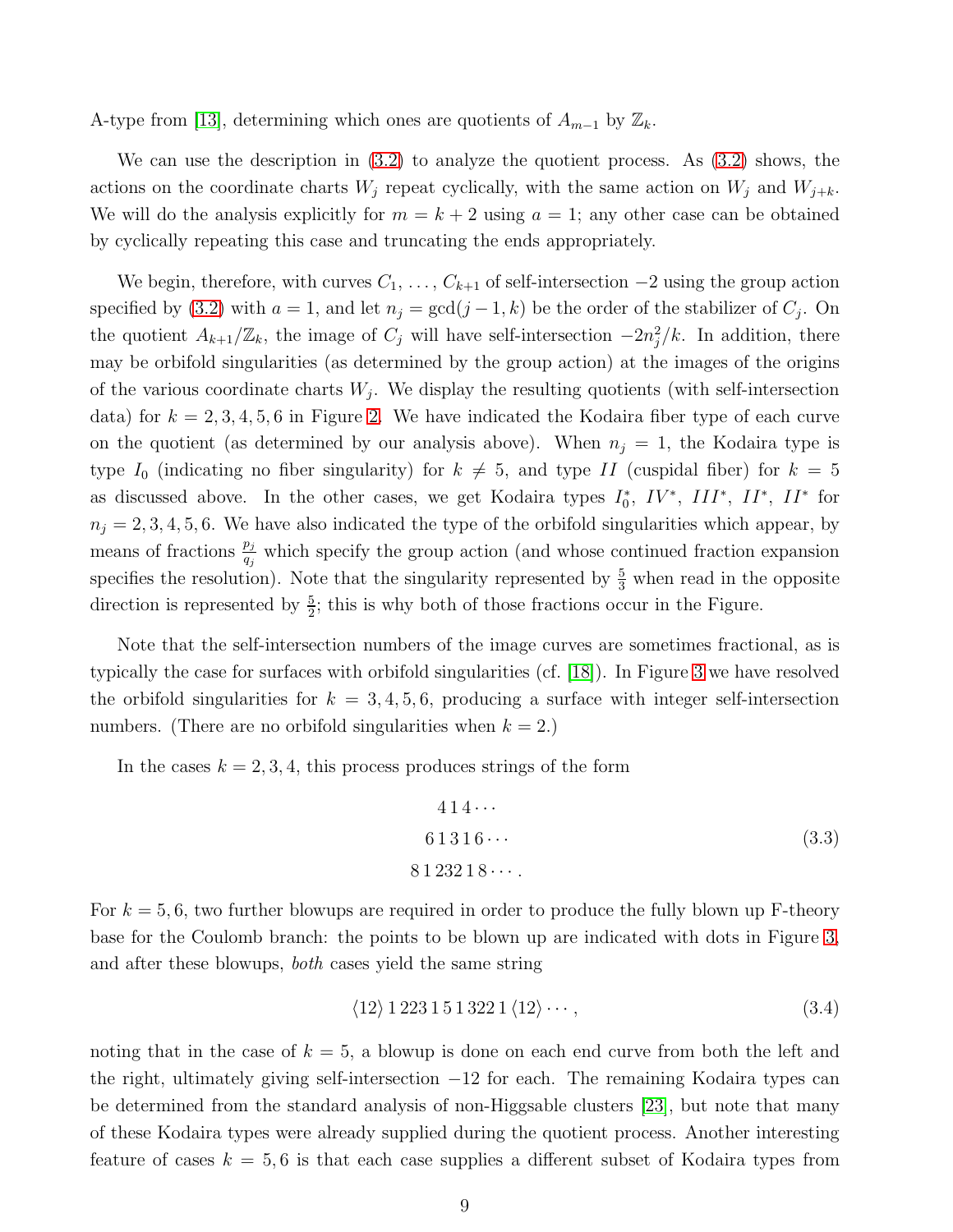

<span id="page-11-0"></span>Figure 3: The resolutions of  $A_{k+1}/\mathbb{Z}_k$ ,  $k = 3, 4, 5, 6$ .

the quotient process, but they ultimately end up with the same F-theory base, including the specification of Kodaira type.

The process we have described can be used no matter where the cycle starts and stops. In some cases, there will be curve with a non-trivial stabilizer to the left or the right of our given curve configurations leading to the quotient of  $\mathbb{C}^2$  by a group acting with nontrivial stabilizers; these models have explicit global symmetries due to flavor branes to the left or the right. This was the case for the concrete example considered in Section [2.2.](#page-4-1)

In other cases, the curves to the left and right of the configuration have trivial stabilizer, and the group  $\Gamma$  has no nontrivial elements stabilizing points of  $\mathbb{C}^2$  other than the origin (although there are fixed curves for the group action on  $A_{m-1}$ ). Here, we can predict in advance some quotients: for each value of  $k$ , if we truncate the cycle in such a way that the curves to the right and the left have trivial stabilizer (i.e., that the numerator in the group action is relatively prime to k), we will find a  $\Gamma$  and a partial resolution of  $\mathbb{C}^2/\Gamma$  in the form  $A_{m-1}/\mathbb{Z}_k$ . For each  $k$ , the number of such possible truncations on the left is the number of congruence classes modulo k which are relatively prime to k. This number is one for  $k = 2$ , two for  $k = 3, 4, 6$ and four for  $k = 5$ . (There is a similar statement for truncations on the right.) Thus there are eleven different ways for a string to terminate (on either side), and together with a twelfth way ("no termination other than a string of 2's") turns out to give a complete list of the possible terminations. These things are explained in Appendix [A.](#page-17-0)

Let us illustrate the construction we have made with a concrete example. Consider  $\mathbb{Z}_3 \times \mathbb{Z}_m$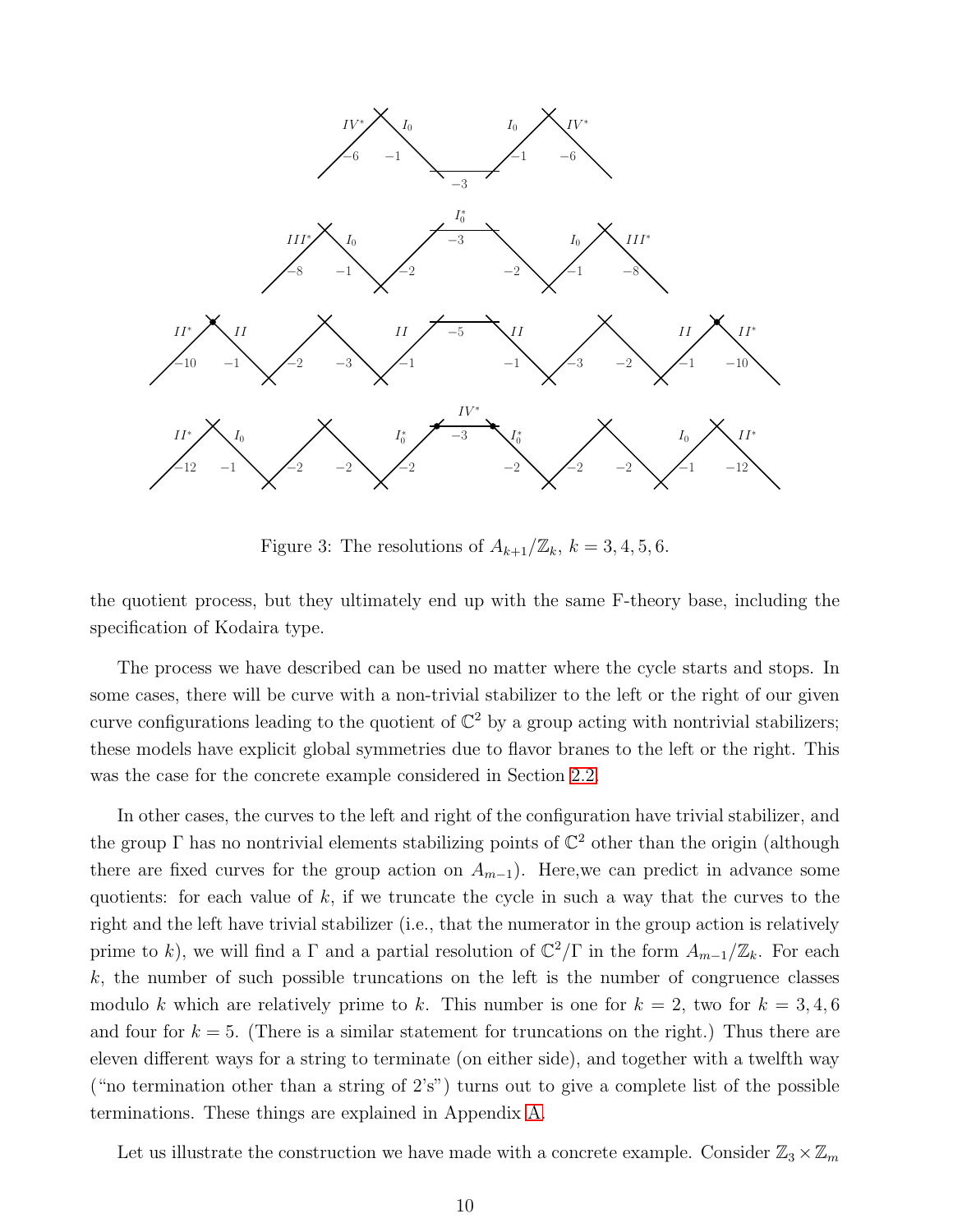acting on the base of F-theory by

$$
(\omega^a \zeta^b, \omega^a \zeta^{-b}),
$$

where  $\omega$  is a primitive third root of unity and  $\zeta$  is a primitive m-th root of unity. When  $m = 3N$ , this is the "concrete example" from the end of Section [2.2](#page-4-1) (although here we have not displayed the action on the F-theory fiber, which is determined by the action on the base). In that case, we find that there are two curves of fixed points in  $\mathbb{C}^2$ , described by  $s = 0$  and  $t = 0$  and we find an  $E_6$  flavor brane along each curve (as in the earlier description of the example). When fully resolved, the collection of curves in between the flavor branes corresponds to  $1316 \cdots 6131$ , which is the standard description of  $(E_6, E_6)$  conformal matter [\[22\]](#page-26-1).

On the other hand, if m is not divisible by 3, the group is generated by a single element, which we can take in the form  $(a, b) = (-1, 1)$ . After resolving the  $A_{m-1}$  singularity, the action on the chart  $W_0$  is via  $(\omega^{-m}, \omega^{1+m})$ , while if we follow the coordinate change maps we find that the action on the chart  $W_m$  is via  $(\omega^{1+m}, \omega^{-m})$ . If we take the quotient and resolve singularities, we find a curve collection of the form  $3161316 \cdots 613$  if  $m \equiv 1 \mod 3$ , or a curve collection of the form 61316 $\cdots$ 61316 if  $m \equiv -1 \mod 3$ .

#### <span id="page-12-0"></span>3.2 Quotients of D-type with H cyclic

We now consider the other possibility for a cyclic group acting on an  $A_{m-1}$  singularity, namely, the case in which the action reverses the order of the curves in the  $A_{m-1}$  singularity. We assume<sup>[3](#page-12-1)</sup> that the number of curves is *odd*, that is, that  $m = 2q$ . In addition to the action of  $\mathbb{Z}_{2q}$  on  $\mathbb{C}^2$ , we need another group element which exchanges the lines  $s = 0$  and  $t = 0$  (so as to permute the curves  $C_i$ ). By rescaling s and t appropriately, we may assume that the action is by means of a matrix

$$
\lambda_r := \begin{bmatrix} 0 & e^{2\pi i/r} \\ e^{2\pi i/r} & 0 \end{bmatrix},\tag{3.5}
$$

while the original cyclic action was by means of a matrix

<span id="page-12-2"></span>
$$
\psi_{2q} := \begin{bmatrix} e^{2\pi i/2q} & 0\\ 0 & e^{-2\pi i/2q} \end{bmatrix} . \tag{3.6}
$$

We let  $\Gamma_{q,r}$  be the group generated by  $\psi_{2q}$  and  $\lambda_r$ , and investigate the quotient  $\mathbb{C}^2/\Gamma_{q,r}$ .

Since the action of  $\lambda_r$  on  $\mathbb{C}^2$  has no fixed points other than the identity, the group  $\Gamma_{q,r}$  is among the finite subgroups of  $U(2)$  with no nontrivial stabilized points and so the quotient  $\mathbb{C}^2/\Gamma_{q,r}$  has the potential to be an F-theory base directly (with no flavor branes from orbifolding). It has a singularity of "D-type," that is, one whose resolution graph resembles  $D_n$  but

<span id="page-12-1"></span><sup>&</sup>lt;sup>3</sup>As indicated in an earlier footnote, we believe that this is the general situation but have not fully verified it.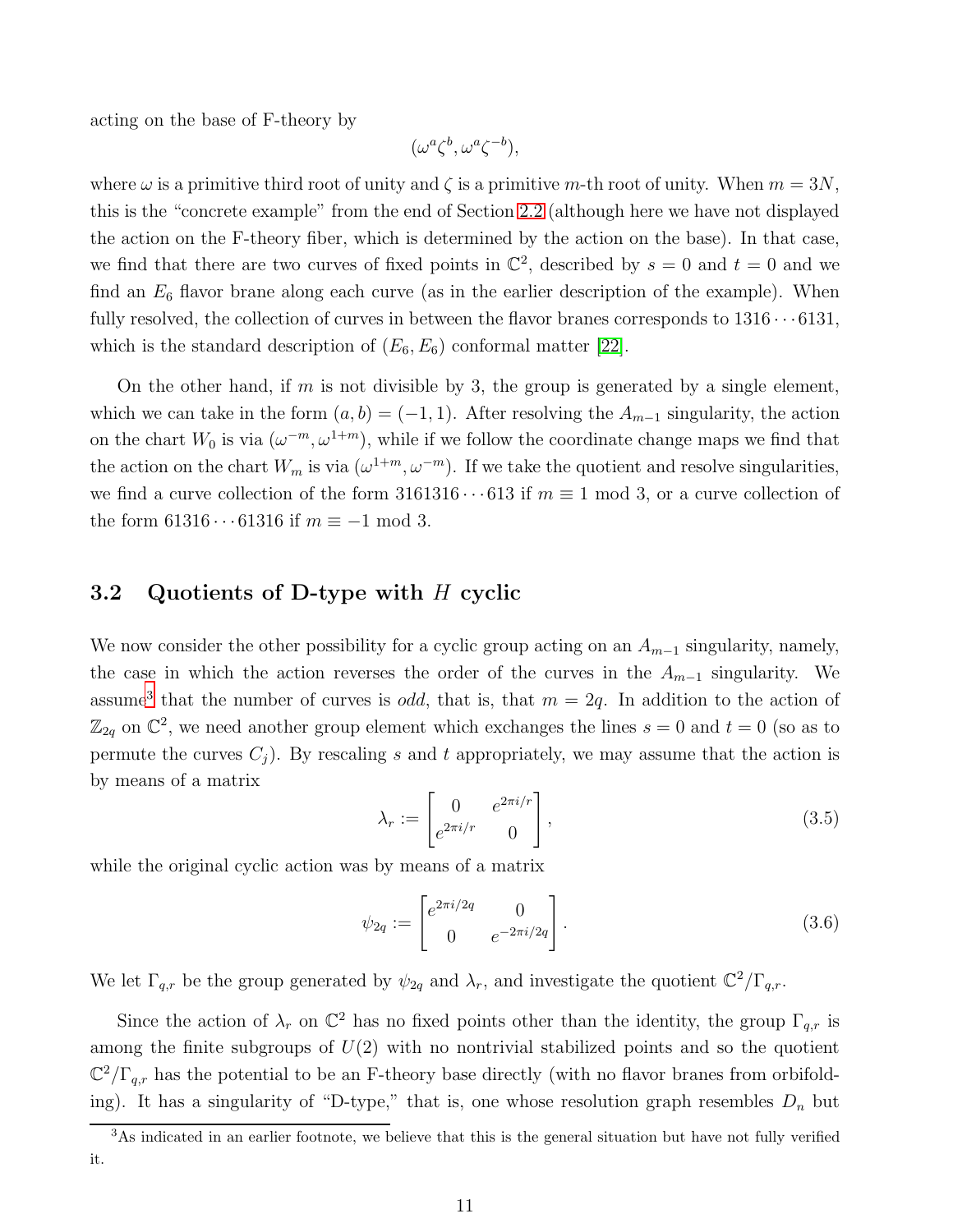<span id="page-13-0"></span>with different intersection numbers. However, as we will show in Appendix [B,](#page-23-0) none of these orbifolds actually occurs as an F-theory base.

#### 3.3 Other quotients of D-type

There is another possible way to obtain a quotient of D-type: act on a  $D_{q+2}$  singularity by a cyclic group. The full group  $\Gamma$  acting on  $\mathbb{C}^2$  takes the form

$$
\mathbb{D}_{p,q} := \langle \psi_{2q}, \tau, \phi_{2(p-q)} \rangle
$$

for some integers  $p > q$  with  $p - q \equiv 1$  modulo 2. (The group takes a different form if  $p - q \equiv 0$ modulo 2, as explained in Appendix [B.](#page-23-0)) Here,  $\psi_{2q}$  is the matrix from [\(3.6\)](#page-12-2), and the other generators are

$$
\tau := \begin{bmatrix} 0 & i \\ i & 0 \end{bmatrix}, \text{ and } (3.7)
$$

$$
\phi_{2(p-q)} := \begin{bmatrix} e^{2\pi i/2(p-q)} & 0\\ 0 & e^{2\pi i/2(p-q)} \end{bmatrix} . \tag{3.8}
$$

The subgroup with determinant 1 is the group  $\mathbb{D}_{q+1,q}$ , which leads to a  $D_{q+2}$  singularity. We begin by describing the quotient  $\mathbb{C}^2/\mathbb{D}_{q+1,q}$ . Finding the functions invariant under that subgroup is a standard exercise in invariant theory (see, for example, [\[24\]](#page-26-2)), and leads to generators

$$
Y = \frac{1}{2}(s^{2q} + t^{2q}), \quad X = \frac{1}{2}st(s^{2q} - t^{2q}), \quad Z = s^2t^2
$$
\n(3.9)

which satisfy the relation

$$
X^2 = Z(Y^2 - Z^q),
$$

the equation of a  $D_{q+2}$  singularity. The action of  $\phi_{2(p-q)}$  on the  $\mathbb{D}_{q+1,q}$ -invariant polynomials is

$$
(X,Y,Z)\mapsto (e^{2\pi i (q+1)/(p-q)}X,e^{2\pi iq/(p-q)}Y,e^{4\pi i/(p-q)}Z).
$$

Now we blowup  $X = Z = 0$  and consider the coordinate chart in which  $X = WZ$ . In this chart, after substitution and dividing by  $Z$  the equation takes the form

$$
W^2 Z = Y^2 - Z^q,
$$

or,

$$
Y^2 = Z(W^2 + Z^{q-1})
$$

which is a  $D_{q+1}$  singularity. The matrix  $\phi_{2(p-q)}$  now acts by

$$
(Y, W, Z) \mapsto (e^{2\pi i q/(p-q)}Y, e^{2\pi i (q-1)/(p-q)}W, e^{4\pi i/(p-q)}Z),
$$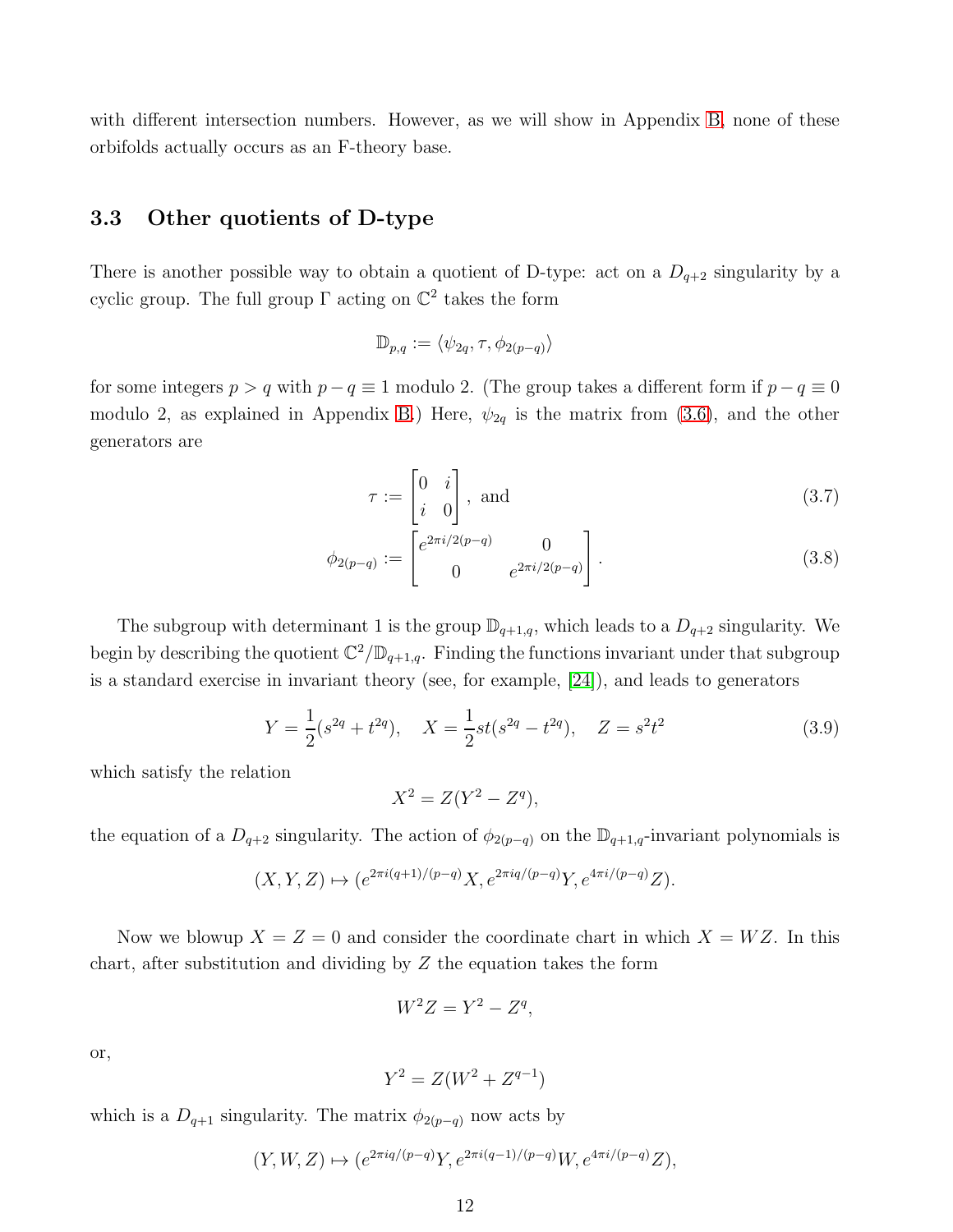so we recognize the remaining singular point as a quotient by the group  $\mathbb{D}_{p-1,q-1}$ . We can thus analyze  $\mathbb{C}^2/\mathbb{D}_{p,q}$  by descending induction on q (keeping p-q constant). Our blowup has created the curve at the far end of the  $D_{q+2}$  diagram, leaving us with a  $D_{q+1}$  singularity.

The exceptional divisor of the blowup is  $Z = Y = 0$ , and the action on that exceptional divisor is by  $e^{2\pi i(q-1)/(p-q)}$  (its action on the remaining variable W). We thus see a similar phenomenon to Section [3.1](#page-8-0) in which certain of the curves in the resolved  $D_{q+2}$  singularity will be stabilized by the remaining cyclic action.

We reduce both n and q by further blowups until we get to  $q = 1$ , representing a  $D_3$ singularity, which is actually an  $A_3$  singularity in different notation. The group which acts here is  $\mathbb{D}_{p-q+1,1}$  and since the generator  $\phi_2$  is diagonal, we can change basis so that

$$
\tau \sim \begin{bmatrix} i & 0 \\ 0 & -i \end{bmatrix}.
$$

We then recognize  $\mathbb{D}_{p-q+1,q}$  as a cyclic group of order  $4(p-q)$ . The determinant of a generator is a root of unity of order  $p - q$ , and the kernel of the determinant map has order 4, leading to the intermediate quotient  $\mathbb{C}^2/\mathbb{Z}_4 = A_3$ . The next blowup of the same type produces the central curve in the  $A_3$  graph (leaving  $D_2 = A_1 + A_1$  blown down), and the determinant acts by  $e^{2\pi i(1-1)/(p-q)}$  on this central curve; in other words, that curve is stabilized by the group. Thus, in order to be compatible with F-theory,  $p - q$  must be 2, 3, 4, 5, or 6. Since it is odd by assumption, we have  $p - q = 3$  or  $p - q = 5$ .

We claim that  $p - q = 5$  is impossible. For if  $p - q = 5$ , then upon taking the quotient, the central curve in the  $D_{q+2}$  graph will have Kodaira type  $II^*$  (and so when the base is blown up fully, this curve will have self-intersection  $-12$ ). This is not permitted by the analysis in section 4 of [\[13\]](#page-25-4). Thus,  $p - q = 3$ .

In the case of  $p - q = 3$  we find a similar situation to the analysis in Section [3.1:](#page-8-0) the long arm of the  $D_{q+2}$  graph is acted on by  $\mathbb{Z}_3$  according to the pattern [\(3.2\)](#page-9-0), with a fixed curve at the trivalent vertex of the graph. We display the corresponding quotient in Figure [4](#page-15-1) as well as its resolution. There are three cases, depending on where we truncate the cyclic chain. If the curve to the right of the chain is not a flavor brane, we get one of the standard F-theory bases of D-type, as explained in Appendix [B.](#page-23-0) If the curve to the right of the chain is a flavor brane, we get a new quotient, analogous to the ones discussed in Section [2.2.](#page-4-1) (This happens exactly when q is divisible by 3.) In Figure [4,](#page-15-1) this would correspond to the curve to the far right being an  $E_6$  flavor brane. As can be seen from the Figure, by first contracting all of the visible  $-1$ curves and then contracting the new −1 curves which were created from −3 curves (except at the left) we are left with a graph of type  $D_{\ell}$ , meeting the flavor brane at the far end of the graph.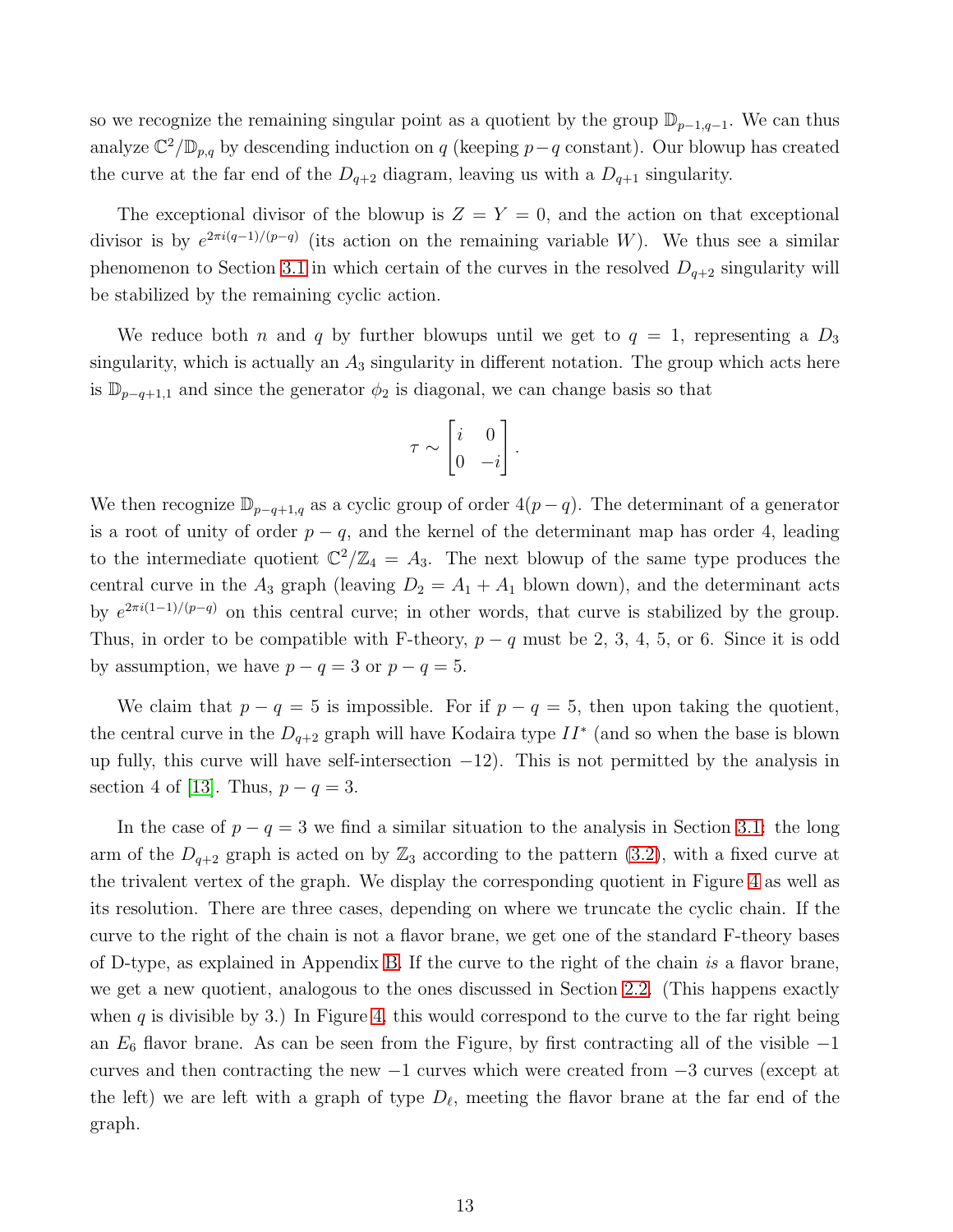

<span id="page-15-1"></span>Figure 4: The quotient  $D_{q+2}/\mathbb{Z}_3$  and its resolution.

# <span id="page-15-0"></span>4 Reducing the Symmetry to  $\mathcal{N}=1$

In the previous section we have identified the subset of 6d  $(1,0)$  theories which when compactified on  $T^2$  could lead to an  $\mathcal{N}=2$  theory in 4d whose moduli depends on  $\tau$ . Here we would like to extend this to more general compactifications to 4d leading to  $\mathcal{N} = 1$  SCFTs in 4d.

Let us consider an  $\mathcal{N} = (1,0)$  SCFT in 6d. This theory will have an  $SU(2)_R$  symmetry. Twisting by  $U(1) \subset SU(2)_R$  we can consider compactification of this theory on a Riemann surface  $\Sigma$  which preserve half of the 6d supersymmetry. This will yield a 4d theory with  $\mathcal{N} = 1$ supersymmetry in 4d. The IR limit of such a theory (as we shrink the area of  $\Sigma$  to zero) will lead to a fixed point. We would like to find interesting  $\mathcal{N} = 1$  SCFTs in 4d. A class of examples of this type have been studied in [\[25\]](#page-26-3).

However, as has been the main focus of this paper, we would like to have a case where the moduli of the Riemann surface is part of the moduli of the theory. For this to happen, since the Riemann surface moduli has a limit which factorizes to tori connected by long tubes, it is thus necessary that the toroidal compactification of the theory should also depend on the complex structure of the  $T^2$ . Thus we land on the subclass of theories we have discussed in the last section, whose toroidal compactification leads to 4d  $\mathcal{N}=2$  theories with  $\tau$  as part of its moduli.

A way to construct these examples in F-theory is to take the base to be  $B = \mathbb{C} \times T^* \Sigma$  where we then mod out by the group  $\Gamma$  discussed before, where we identify the  $\mathbb{C}^2$  of the previous construction with  $\mathbb{C} \times T^*$ .

An interesting class of examples arises by compactifying the (1, 0) theory corresponding to N M5 branes probing G=ADE singularity on a Riemann surface Σ. The condition of preserving supersymmetry allows us to turn on arbitrary flat  $G \times G$  connection on  $\Sigma$ . On the other hand,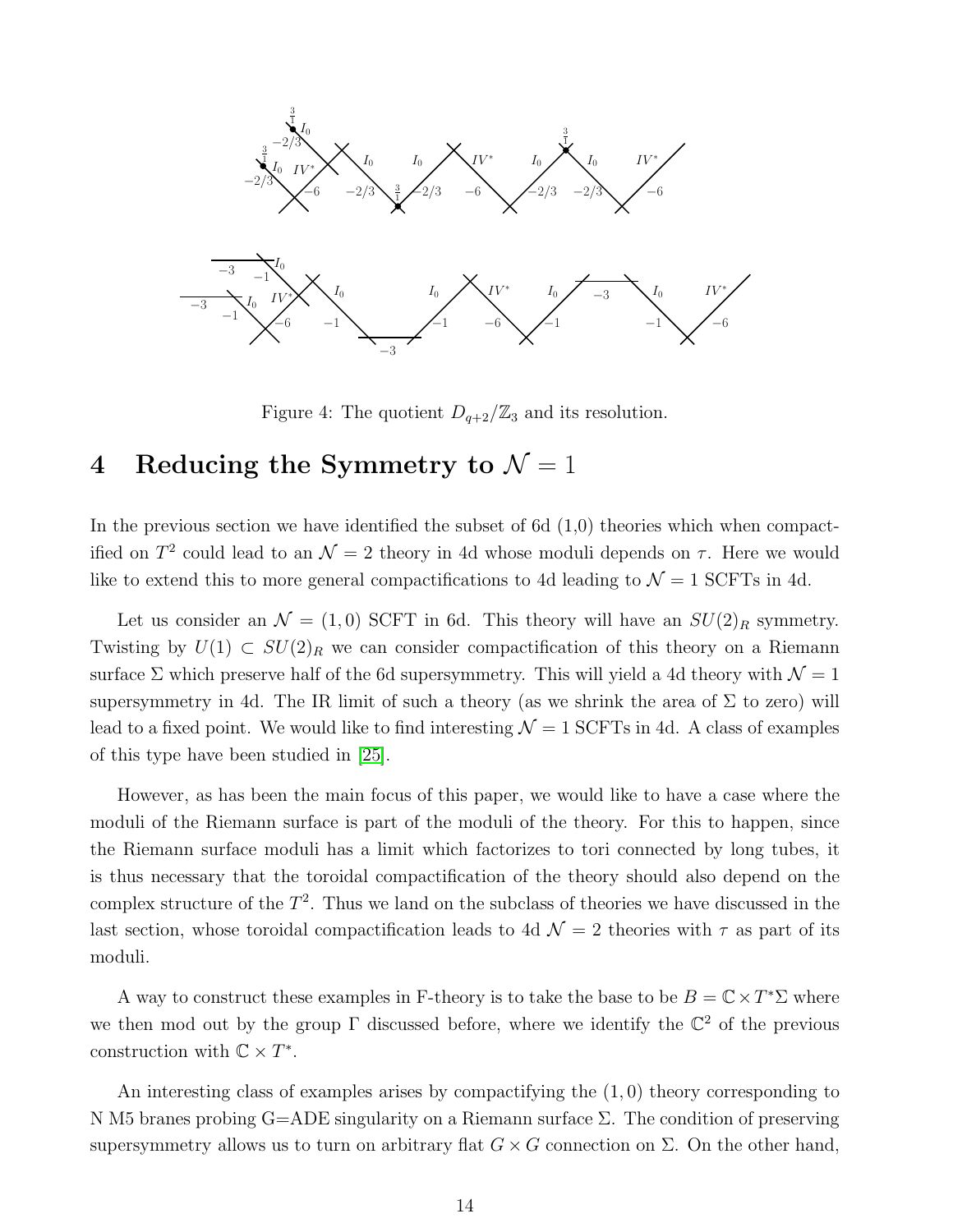if we are interested in getting an interesting conformal theory, we learned that turning on the fugacities only in the diagonal  $G_D \subset G \times G$  was necessary. This will still be the case for the  $\mathcal{N}=1$  case, if we want the theory to include the moduli of the  $\Sigma$ . In particular if we go to a limit in moduli where the Riemann surface degenerates to tori connected to long tubes, we already know that nontrivial CFT which depends on the moduli  $\tau_i$  of the tori, arise only when we turn on fugacity in  $G_D$ . Therefore it is natural to expect that the same is true for the  $\mathcal{N} = 1$  case. Namely the moduli space of the superconformal theory is the moduli space of flat  $G = ADE$  connections on  $\Sigma$ . Note that the dimension of this moduli space is given by

$$
d = 3(g - 1) + \dim(ADE)(g - 1)
$$

and can be large as it grows not with the rank, but with the dimension of ADE. It is likely that none of these theories have a Lagrangian description. This resonates with the results in [\[25\]](#page-26-3) which studies the A-type theories on a sphere with punctures and for which the typical dual description with full punctures is believed not to be a Lagrangian theory.

As a simple example of the above class consider the theory of  $N$  M5 branes probing  $E_6$ singularity compactified on  $\Sigma$ . In the F-theory realization this can be realized by the CY 4-fold given by orbifold of

$$
T^2 \times \mathbb{C} \times T^* \Sigma / \Gamma
$$

where as before  $\Gamma$  has elements of the form

$$
(\omega^a, \omega^a \zeta^b; \omega^a \zeta^{-b}, 1)
$$

acting non-trivially on the  $T^2 \times \mathbb{C} \times T^*$  part of the geometry.

We can also couple the above  $\mathcal{N} = 1$  theories to the recently constructed  $\mathcal{N} = 3$  theories in [\[8\]](#page-24-6): Consider a Riemann surface  $\Sigma$  which has a  $\mathbb{Z}_3$  symmetry. Denote this action on  $\Sigma$ by  $\rho$ . Extend this to an action on  $T^*\Sigma$  in a canonical way which we will denote by  $(\hat{\rho}, \rho)$ . This in particular means near fixed points it is given by  $(\omega, \omega^{-1})$ . Now consider the F-theory background on the four fold given above modded out by an additional generator given by

$$
(\omega, \omega^{-1}; \hat{\rho}, \rho)
$$

For each fixed point  $p_i$  of  $\rho$  on the  $\Sigma$  we can introduce  $N_i$  D3 branes sitting at those points. This will realize, as has been proposed in [\[8\]](#page-24-6) a product of  $\mathcal{N}=3$  systems for each  $p_i$ . Moreover this will be coupled to the rest of the  $\mathcal{N} = 1$  system. So in this way we have constructed a non-trivial coupling between these theories. We can also consider a case when  $\Sigma = T^2$  with  $\mathbb{Z}_3$ symmetry, in which case we would be getting the coupling of the  $\mathcal{N} = 2$  affine  $E_6$  quiver theory to three  $\mathcal{N} = 3$  theories. Clearly these examples can be extended to the other cases studied in [\[8\]](#page-24-6).

It is clear that we have found a rich class of  $\mathcal{N} = 1$  theories constructed from compactification of  $(1,0)$  theories in 6d. We have only scratched the surface of this vast subject. In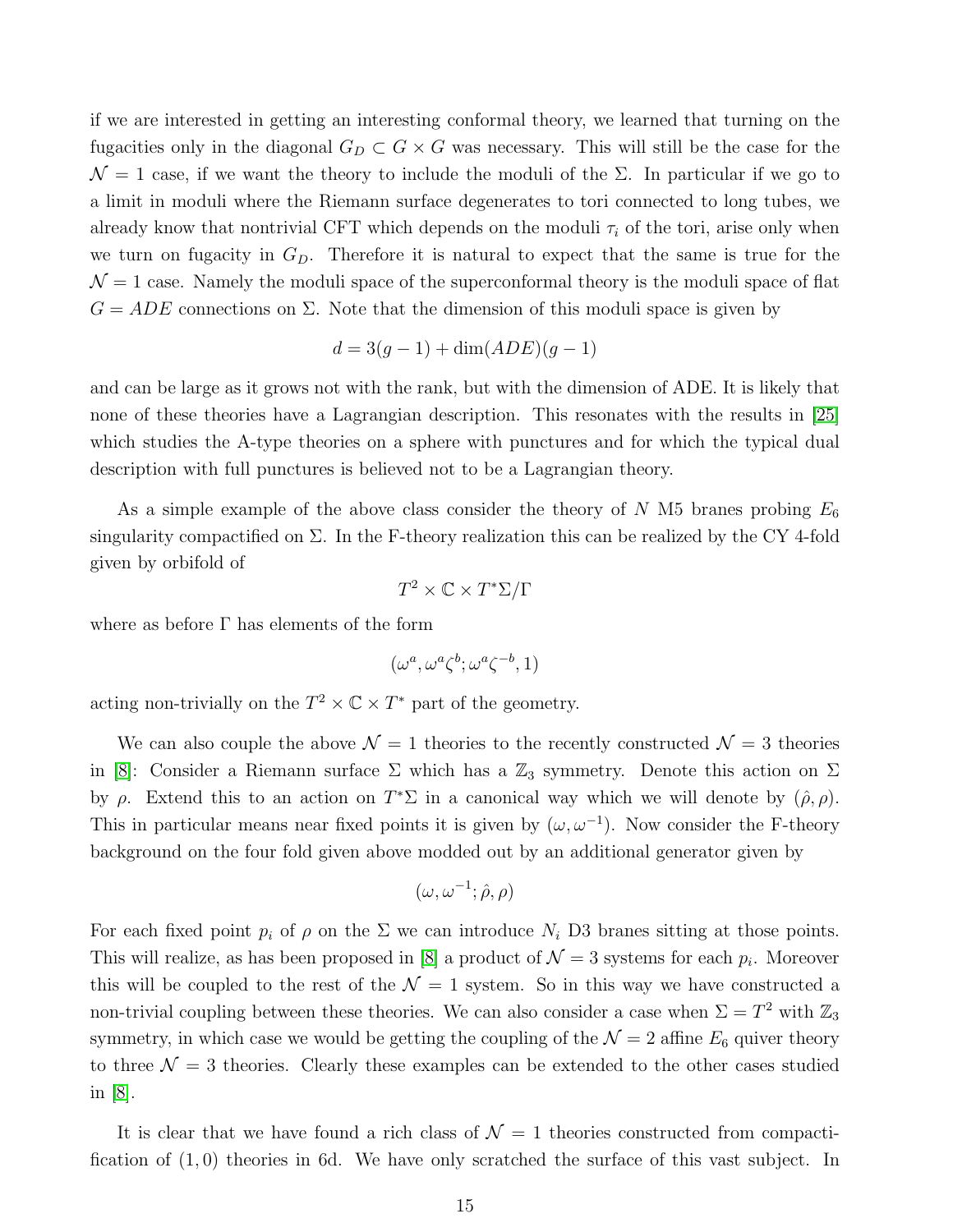particular we expect there to be interesting types of punctures in these theories, as is known in the context of  $\mathcal{N} = 2$  theories of class S (see in particular [\[25\]](#page-26-3)).

#### Acknowledgements

We would like to thank S. Razamat for valuable discussions. CV would also like to thank KITP for hospitality during the course of this project. This research was supported in part by the National Science Foundation under grants PHY-1067976, PHY-1125915, and PHY-1307513.

# <span id="page-17-0"></span>A F-theory bases of A-type

In [\[13\]](#page-25-4), the F-theory bases for all SCFTs which can be constructed via F-theory were classified in terms of a finite group  $\Gamma \subset U(2)$ , acting without fixed points other than the origin, with  $\mathbb{C}^2/\Gamma$  describing the F-theory base of the SCFT. The minimal resolution of singularities of  $\mathbb{C}^2/\Gamma$ is a neighborhood of a collection of curves called an "endpoint configuration" in [\[13\]](#page-25-4), since it is the endpoint of a sequence of blowdowns from the actual F-theory base on the Coulomb branch. In this Appendix, we consider endpoint configurations of A-type, which corresponds to the group  $\Gamma$  being cyclic; the collection of curves  $C_1, \ldots, C_{\ell}$  forms a linear chain. The other primary case ("D-type") is considered in Appendix [B.](#page-23-0)

The generator of the cyclic group acts on  $\mathbb{C}^2$  via

$$
(s,t) \mapsto (e^{2\pi i/p}s, e^{2\pi i q/p}t)
$$
\n(A.1)

and the continued fraction expansion of  $p/q$  in the form

$$
\frac{p}{q} = a_1 - \frac{1}{a_2 - \frac{1}{a_3 - \frac{1}{\ddots}}}
$$
(A.2)

determines the length of the chain and the self-intersections  $C_j^2 = -a_j$ . We label the chain either by  $p/q$  or by the string  $a_1a_2a_3\cdots$  of continued fraction coefficients.

It was found in [\[13\]](#page-25-4) that the possible endpoint configurations have a regular behavior once the number of curves is at least 10. The string  $a_1a_2a_3\cdots a_N$  of length N takes the form  $\alpha A_{N-a-b}\beta$  for certain strings  $\alpha$  and  $\beta$  (which may be empty), where  $A_{N-a-b}$  denotes a string of  $N-a-b$  2's, and where a is the number of entries in  $\alpha$  and b is the number of entries in  $\beta$ . The list of possible  $\alpha$ 's and  $\beta$ 's given in [\[13\]](#page-25-4) was somewhat implicit: obtaining the full list from the data given there involves lowering certain entries below their maximal values (which were explicitly listed). Here, we use the entire set of possibilities, and find a beautiful correspondence with the structure of quotients. From the implicit description in [\[13\]](#page-25-4), one finds that there are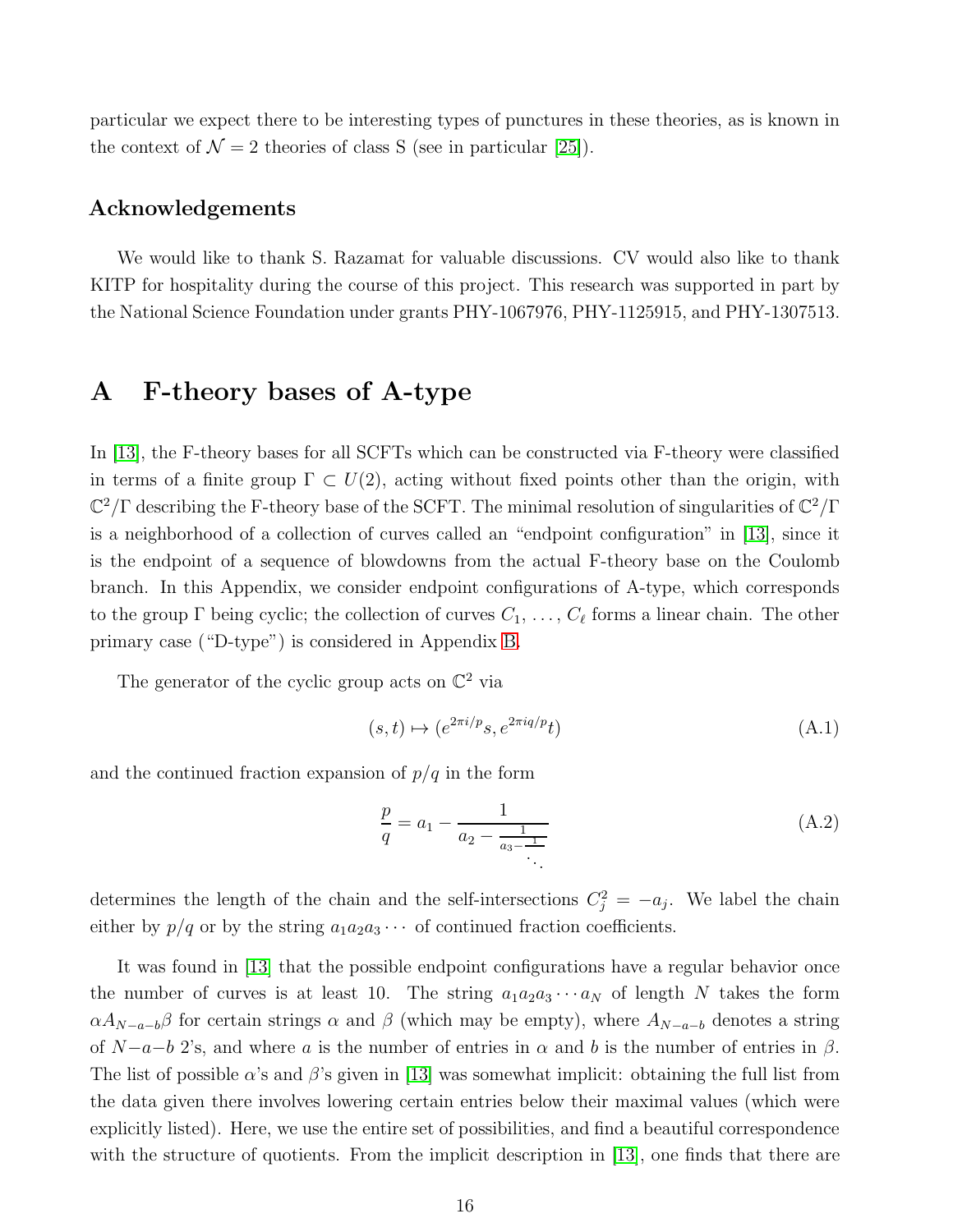| β<br>$\alpha$  | $\overline{7}$ |                         | 32222                      | 6                          | 33                        | 42                        | 3222                      |
|----------------|----------------|-------------------------|----------------------------|----------------------------|---------------------------|---------------------------|---------------------------|
| $\overline{7}$ |                | $\frac{36N-24}{6N-5}$   | $36N - 144$<br>$6N - 25$   | $\frac{30N-19}{5N-4}$      | $\frac{30N-37}{5N-7}$     | $\frac{30N-43}{5N-8}$     | $\frac{30N-91}{5N-16}$    |
| 22223          |                |                         | $36N - 264$<br>$30N - 221$ | $30N - 119$<br>$25N - 100$ | $\frac{30N-137}{25N-115}$ | $\frac{30N-143}{25N-120}$ | $\frac{30N-191}{25N-160}$ |
| 6              |                |                         |                            | $\frac{25N-15}{5N-4}$      | $\frac{25N-30}{5N-7}$     | $\frac{25N-35}{5N-8}$     | $\frac{25N-75}{5N-16}$    |
| 33             |                |                         |                            |                            | $\frac{25N-45}{10N-19}$   | $\frac{25N-50}{10N-21}$   | $\frac{25N-90}{10N-37}$   |
| 24             |                |                         |                            |                            |                           | $\frac{25N-55}{15N-34}$   | $\frac{25N-95}{15N-58}$   |
| 2223           |                |                         |                            |                            |                           |                           | $\frac{25N-135}{20N-109}$ |
| $\alpha$       | β              | 5                       | 322                        | 4                          | 32                        | 3                         | Ø                         |
| $\overline{7}$ |                | $\frac{24N-14}{4N-3}$   | $24N - 50$<br>$4N - 9$     | $18N - 9$<br>$3N-2$        | $18N - 21$<br>$3N-4$      | $\frac{12N-4}{2N-1}$      | $\frac{6N+1}{N}$          |
| 22223          |                | $\frac{24N-94}{20N-79}$ | $\frac{24N-130}{20N-109}$  | $\frac{18N-69}{15N-58}$    | $\frac{18N-81}{15N-68}$   | $\frac{12N-44}{10N-37}$   | $\frac{6N-19}{5N-16}$     |
| 6              |                | $\frac{20N-11}{4N-3}$   | $\frac{20N-41}{4N-9}$      | $\frac{15N-7}{3N-2}$       | $\frac{15N-17}{3N-4}$     | $\frac{10N-3}{2N-1}$      | $\frac{5N+1}{N}$          |
| 33             |                | $\frac{20N-23}{8N-10}$  | $\frac{20N-53}{8N-22}$     | $\frac{15N-16}{6N-7}$      | $\frac{15N-26}{6N-11}$    | $\frac{10N-9}{4N-4}$      | $\frac{5N-2}{2N-1}$       |
| 24             |                | $\frac{20N-27}{12N-17}$ | $\frac{20N-57}{12N-35}$    | $\frac{15N-19}{9N-12}$     | $\frac{15N-29}{9N-18}$    | $\frac{10N-11}{6N-7}$     | $\frac{5N-3}{3N-2}$       |
| 2223           |                | $\frac{20N-59}{16N-48}$ | $\frac{20N-89}{16N-72}$    | $\frac{15N-43}{12N-35}$    | $\frac{15N-53}{12N-43}$   | $\frac{10N-27}{8N-22}$    | $\frac{5N-11}{4N-9}$      |
| $\alpha$       | β              | 5                       | 322                        | $\overline{4}$             | 32                        | 3                         | $\emptyset$               |
| 5              |                | $\frac{16N-8}{4N-3}$    | $\frac{16N-32}{4N-9}$      | $\frac{12N-5}{3N-2}$       | $\frac{12N-13}{3N-4}$     | $\frac{8N-2}{2N-1}$       | $\frac{4N+1}{N}$          |
| 223            |                |                         | $16N - 56$<br>$12N - 43$   | $\frac{12N-23}{9N-18}$     | $\frac{12N-31}{9N-24}$    | $\frac{8N-14}{6N-11}$     | $\frac{4N-5}{3N-4}$       |
| 4              |                |                         |                            | $\frac{9N-3}{3N-2}$        | $\frac{9N-9}{3N-4}$       | $\frac{6N-1}{2N-1}$       | $\frac{3N+1}{N}$          |
| 23             |                |                         |                            |                            | $\frac{9N-15}{6N-11}$     | $\frac{6N-5}{4N-4}$       | $\frac{3N-1}{2N-1}$       |
| 3              |                |                         |                            |                            |                           | $\frac{4N}{2N-1}$         | $\frac{2N+1}{N}$          |
| Ø              |                |                         |                            |                            |                           |                           | $\frac{N+1}{N}$           |
|                |                |                         |                            |                            |                           |                           |                           |

<span id="page-18-0"></span>Table 1: The continued fractions for endpoint configurations.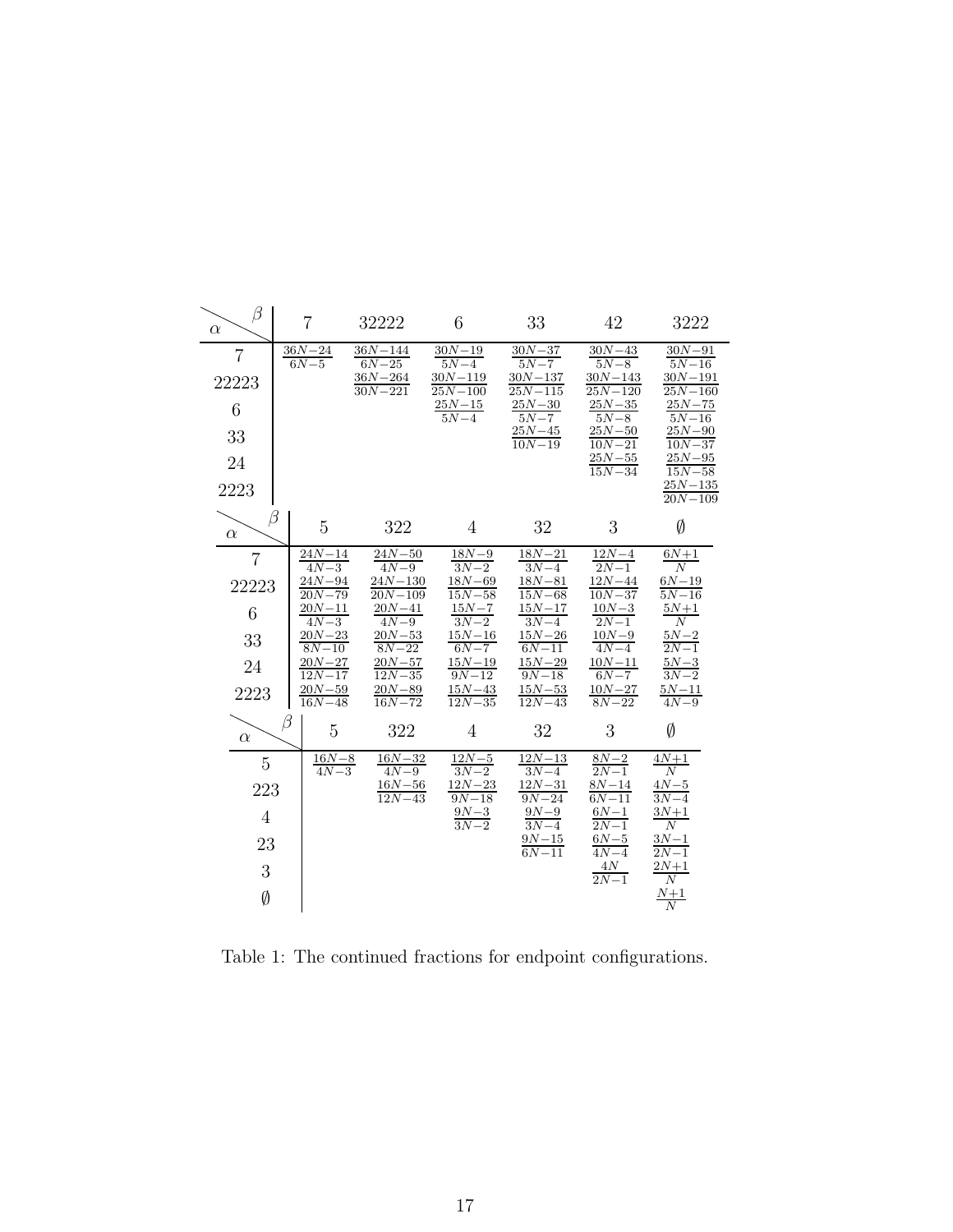precisely 12 possibilities for each of  $\alpha$  and  $\beta$ . The  $\beta$ 's are simply the  $\alpha$ 's with their order reversed.

Ref. [\[13\]](#page-25-4) also classified endpoint configurations with  $N < 10$  entries, and these include all strings  $\alpha A_{N-a-b}\beta$  with  $N \ge a+b$ . Table [1](#page-18-0) gives a formula for  $p/q$  in terms of N for each possible pair  $(\alpha, \beta)$ , valid for  $N \ge a+b$ . Since reversing the order of the chain does not affect the orbifold (although it may affect the generator of the group), we only include an "upper triangular" array of 78 cases. For ease of reading, we have divided our array into three pieces, representing the second, first, and fourth quadrants of a larger array.

We then extend the formulas from Table [1](#page-18-0) to a smaller value of N (where the interpretation as  $\alpha A_{N-a-b}\beta$  is lost). In each entry of Table [2,](#page-20-0) we have evaluated the formula from Table [1](#page-18-0) for  $N = a + b - 1$  (assuming  $ab \neq 0$ ) and then expressed the result in terms of its continued fraction coefficients. Remarkably, the length of the string is  $a + b - 1$  in each case.<sup>[4](#page-19-0)</sup> Also remarkably, each of these extrapolated strings is one of the endpoints of an F-theory configuration. In fact, the full list of F-theory endpoint configurations with  $N < 10$  (as classified in [\[13\]](#page-25-4)) is given by the strings in Table [2](#page-20-0) together with all entries in Table [1](#page-18-0) satisfying  $a + b \le N < 10$ . These Tables thus represent a compact summary and slight refinement of the classification given in Tables 1 and 2 of  $[13]$ <sup>[5](#page-19-1)</sup>

In Table [3,](#page-21-0) we analyze the behavior of the determinant map. Given  $p/q$  describing the original group action, its determinant acts by multiplication by  $e^{2\pi i(q+1)/p}$ . In order to find the kernel of this, for each of the entries  $p/q$  in Table [1](#page-18-0) we write

$$
\frac{p}{q+1} = m\,\frac{k}{\ell},
$$

where k and l are relatively prime, and list the pair  $(m, k/\ell)$  in Table [3.](#page-21-0) Then the kernel H of the determinant map det :  $\Gamma \to U(1)$  has order m, and the generator of the residual group action by  $\Gamma/H$  has determinant  $e^{2\pi i l/k}$ . Note that taking the quotient by H gives an intermediate  $A_{m-1}$  singularity, and the remaining quotient is by  $\mathbb{Z}_k$ .

We have arranged the entries in the Tables to make the role of the quotient construction manifest: the rows and columns are sorted according to which value of k they correspond. Let us indicate how the description in Section [3.1](#page-8-0) leads to the description here. For example, in the case  $k = 5$  there are four possible ways of truncating the cycle in Figure [2](#page-9-1) from the left

<span id="page-19-0"></span><sup>&</sup>lt;sup>4</sup>This fails to be true if the formula is extrapolated to even smaller values of  $N$ .

<span id="page-19-1"></span><sup>&</sup>lt;sup>5</sup>In the course of compiling these extended Tables, we discovered that the entry for  $(\alpha, \beta) = (72222, 22233)$ in Table 2 of [\[13\]](#page-25-4) should read  $\frac{30N+263}{5N+43}$ . Note that direct comparison with [13] is tricky because of our notation changes.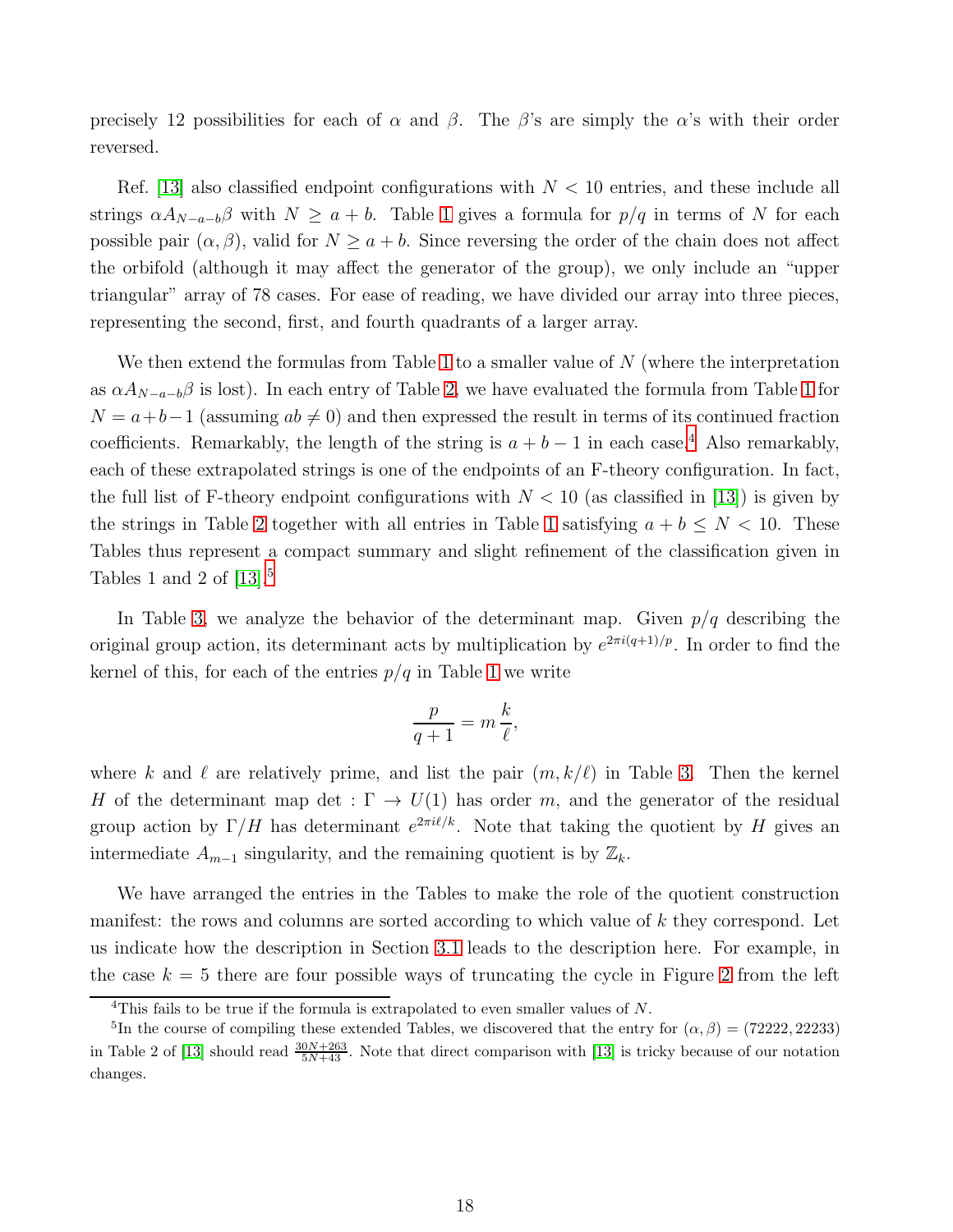| $\beta$<br>$\alpha$ | $\overline{7}$       |                      | 32222     |                | 6                    |      | 33<br>42         |        |                | 3222     |  |
|---------------------|----------------------|----------------------|-----------|----------------|----------------------|------|------------------|--------|----------------|----------|--|
| $\overline{7}$      | $\langle 12 \rangle$ |                      | 82222     |                | $\langle 11 \rangle$ |      | 83<br>92         |        |                | 8222     |  |
| 22223               |                      |                      | 222242222 |                | 22227                |      | 222243<br>222252 |        |                | 22224222 |  |
| $6\,$               |                      |                      |           |                | $\langle 10 \rangle$ |      | $73\,$           | $82\,$ |                | 7222     |  |
| 33                  |                      |                      |           |                |                      |      | 343              | 352    |                | 34222    |  |
| 24                  |                      |                      |           |                |                      |      |                  | 262    |                | 25222    |  |
| 2223                |                      |                      |           |                |                      |      |                  |        |                | 2224222  |  |
| $\alpha$            | $\beta$              | 5                    |           | 322            | $\overline{4}$       |      | 32               |        | 3              | Ø        |  |
|                     | 7                    | $\langle 10 \rangle$ |           | 822            | 9                    |      | 82               |        | 8              |          |  |
|                     | 22223                | 22226                |           | 2222422        | 22225                |      | 222242           |        | 22224          |          |  |
|                     | 6                    | $\boldsymbol{9}$     |           | 722            | 8                    |      | 72               |        | $\overline{7}$ |          |  |
|                     | $33\,$               | 36                   |           | 3422           | 35                   |      | 342              |        | 34             |          |  |
| $24\,$              |                      | $27\,$               |           | 2522           | $26\,$               |      | 252              |        | 25             |          |  |
|                     | 2223                 | 2226                 |           | 222422         | 2225                 |      | 22242            |        | 2224           |          |  |
| $\beta$<br>$\alpha$ |                      | 5                    | $322\,$   | $\overline{4}$ |                      | 32   | 3                | Ø      |                |          |  |
| 5                   |                      | 8                    | 622       | $\overline{7}$ |                      | 52   | 6                |        |                |          |  |
| 223                 |                      |                      | 22422     | 225            |                      | 2242 | 224              |        |                |          |  |
| $\overline{4}$      |                      |                      |           | $\,6\,$        |                      | 52   | $\overline{5}$   |        |                |          |  |
| 23                  |                      |                      |           |                |                      | 242  | 24               |        |                |          |  |
| $\sqrt{3}$          |                      |                      |           |                |                      |      | $\overline{4}$   |        |                |          |  |
|                     |                      | $\emptyset$          |           |                |                      |      |                  |        |                |          |  |

<span id="page-20-0"></span>Table 2: The extrapolated endpoints. Note that  $\langle 10 \rangle$ ,  $\langle 11 \rangle$  and  $\langle 12 \rangle$  denote single-entry strings with a 2-digit entry.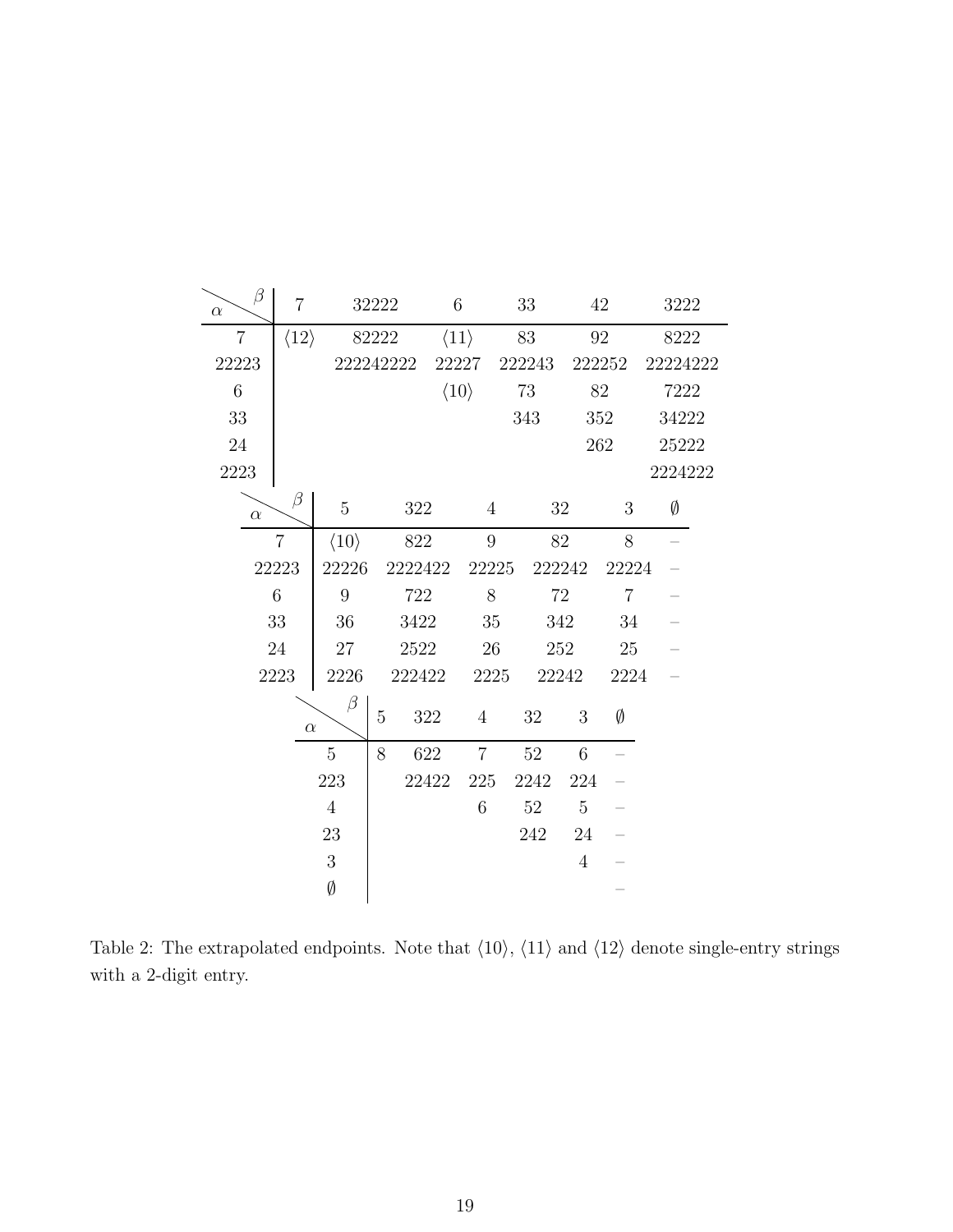| $\beta$<br>$\alpha$     | $\overline{7}$                         | 32222                                                                                                                                                                                                                                                       | $6\phantom{.}6$                                                                                                                                                     | 33                                       | 42                                       | 3222                                                                                                                                     |                                                                                                                                                                                      |
|-------------------------|----------------------------------------|-------------------------------------------------------------------------------------------------------------------------------------------------------------------------------------------------------------------------------------------------------------|---------------------------------------------------------------------------------------------------------------------------------------------------------------------|------------------------------------------|------------------------------------------|------------------------------------------------------------------------------------------------------------------------------------------|--------------------------------------------------------------------------------------------------------------------------------------------------------------------------------------|
| $\overline{7}$<br>22223 |                                        | $(6N-4, \frac{6}{1})$ $(6N-24, \frac{6}{1})$<br>$(6N-44,\frac{6}{5})$                                                                                                                                                                                       | $\left(1, \frac{30N-19}{5N-3}\right)$ $\left(1, \frac{30N-37}{5N-6}\right)$<br>$\left(1, \frac{30N-119}{25N-99}\right)$                                             | $\left(1,\frac{30N-137}{25N-114}\right)$ | $\left(1,\frac{30N-143}{25N-119}\right)$ | $(1, \frac{30N-43}{5N-7})$ $(1, \frac{30N-91}{5N-15})$<br>$\left(1,\frac{30N-191}{25N-159}\right)$                                       |                                                                                                                                                                                      |
| 6                       |                                        |                                                                                                                                                                                                                                                             | $(5N-3,\frac{5}{1})$                                                                                                                                                |                                          |                                          | $(5N-6,\frac{5}{1})$ $(5N-7,\frac{5}{1})$ $(5N-15,\frac{5}{1})$                                                                          |                                                                                                                                                                                      |
| 33                      |                                        |                                                                                                                                                                                                                                                             |                                                                                                                                                                     |                                          |                                          | $(5N-9,\frac{5}{2})$ $(5N-10,\frac{5}{2})$ $(5N-18,\frac{5}{2})$                                                                         |                                                                                                                                                                                      |
| 24                      |                                        |                                                                                                                                                                                                                                                             |                                                                                                                                                                     |                                          |                                          | $(5N-11,\frac{5}{3})$ $(5N-19,\frac{5}{3})$                                                                                              |                                                                                                                                                                                      |
| 2223                    |                                        |                                                                                                                                                                                                                                                             |                                                                                                                                                                     |                                          |                                          | $(5N-27,\frac{5}{4})$                                                                                                                    |                                                                                                                                                                                      |
| $\beta$<br>$\alpha$     | $\overline{5}$                         | 322                                                                                                                                                                                                                                                         | $\overline{4}$                                                                                                                                                      | 32                                       |                                          | 3                                                                                                                                        | Ø                                                                                                                                                                                    |
| $\overline{7}$          | $(2,\frac{12N-7}{2N-1})$               | $(2, \frac{12N-25}{2N-4})$                                                                                                                                                                                                                                  | $(1, \frac{18N-9}{3N-1})^{\dagger}$                                                                                                                                 |                                          | $(3, \frac{6N-7}{N-1})$                  | $(4, \frac{3N-1}{N})^*$                                                                                                                  | $\left(5,\frac{6(\frac{N+1}{5})-1}{\frac{N+1}{}}\right)^*$                                                                                                                           |
| 22223                   | $\left(2,\frac{12N-47}{10N-39}\right)$ | $(2, \frac{12N-65}{10N-54})$                                                                                                                                                                                                                                | $(3, \frac{6N-23}{5N-19})$                                                                                                                                          |                                          | $(1, \frac{18N-81}{15N-67})^{\ddagger}$  |                                                                                                                                          | $(4, \frac{3N-11}{5(\frac{N}{2})-9})^*$ $(5, \frac{6(\frac{N+1}{5})-5}{5(\frac{N+1}{5})-4})^*$                                                                                       |
| 6                       |                                        | $\left(1, \frac{20N-11}{4N-2}\right)$ $\left(1, \frac{20N-41}{4N-8}\right)$                                                                                                                                                                                 | $(2, \frac{15(\frac{N+1}{2})-11}{3(\frac{N+1}{2})-2})^*$ $(2, \frac{15(\frac{N+1}{2})-16}{3(\frac{N+1}{2})-3})^*$ $(3, \frac{10(\frac{N}{3})-1}{2(\frac{N}{3})})^*$ |                                          |                                          |                                                                                                                                          | $(4, \frac{5(\frac{N+1}{4})-1}{N+1})^*$                                                                                                                                              |
| 33                      | $\left(1, \frac{20N-23}{8N-9}\right)$  | $\left(1, \frac{20N-53}{8N-21}\right)$                                                                                                                                                                                                                      |                                                                                                                                                                     |                                          |                                          |                                                                                                                                          | $(2,\frac{15(\frac{N}{2})-8}{3N-3})^*$ $(2,\frac{15(\frac{N}{2})-13}{3N-5})^*$ $(3,\frac{10(\frac{N}{2})-3}{4(\frac{N}{2})-1})^*$ $(4,\frac{5(\frac{N+3}{4})-3}{\frac{N+2}{2}-1})^*$ |
| 24                      | $\left(1,\frac{20N-27}{12N-16}\right)$ | $(1,\frac{20N-57}{12N-34})$ $(2,\frac{15(\frac{N+1}{2})-17}{9(\frac{N+1}{2})-10})^*$ $(2,\frac{15(\frac{N+1}{2}-22)}{9(\frac{N+1}{2})-13})^*$ $(3,\frac{10(\frac{N+1}{3})-7}{6(\frac{N+1}{2})N-4})^*$ $(4,\frac{5(\frac{N+1}{4})-2}{3(\frac{N+1}{4})-1})^*$ |                                                                                                                                                                     |                                          |                                          |                                                                                                                                          |                                                                                                                                                                                      |
| 2223                    | $(1, \frac{20N-59}{16N-47})$           | $(1,\frac{20N-89}{16N-71})$ $(2,\frac{15(\frac{N+1}{2})-29}{12(\frac{N+1}{2})N-23})^*$ $(2,\frac{15(\frac{N+1}{2})N-34}{12(\frac{N+1}{2})-27})^*$ $(3,\frac{10(\frac{N}{3})-9}{8(\frac{N}{3})-7})^*$ $(4,\frac{5(\frac{N+1}{4})-4}{4(\frac{N+1}{2})-3})^*$  |                                                                                                                                                                     |                                          |                                          |                                                                                                                                          |                                                                                                                                                                                      |
| $\alpha$                | $\overline{5}$                         | 322                                                                                                                                                                                                                                                         | $\overline{4}$                                                                                                                                                      | 32                                       | 3                                        | Ø                                                                                                                                        |                                                                                                                                                                                      |
| $\overline{5}$          |                                        | $(4N-2,\frac{4}{1})$ $(4N-8,\frac{4}{1})$                                                                                                                                                                                                                   |                                                                                                                                                                     |                                          |                                          | $(1, \frac{12N-5}{3N-1})$ $(1, \frac{12N-13}{3N-3})$ $(2, \frac{4N-1}{N})$ $(3, \frac{4(\frac{N+1}{3})-1}{\frac{N+1}{N}})^*$             |                                                                                                                                                                                      |
| 223                     |                                        | $(4N-14,\frac{4}{3})$                                                                                                                                                                                                                                       |                                                                                                                                                                     |                                          |                                          | $(1, \frac{12N-23}{9N-17})$ $(1, \frac{12N-31}{9N-23})$ $(2, \frac{4N-7}{3N-5})$ $(3, \frac{4(\frac{N+1}{3})N-3}{3(\frac{N+1}{3})-2})^*$ |                                                                                                                                                                                      |
| $\overline{4}$          |                                        |                                                                                                                                                                                                                                                             |                                                                                                                                                                     |                                          |                                          | $(3N-1, \frac{3}{1})$ $(3N-3, \frac{3}{1})$ $(1, \frac{6N-1}{2N})$ $(2, \frac{3(\frac{N+1}{2})11}{N+1})^*$                               |                                                                                                                                                                                      |
| 23                      |                                        |                                                                                                                                                                                                                                                             |                                                                                                                                                                     |                                          |                                          | $(3N-5,\frac{3}{2})$ $(1,\frac{6N-5}{4N-3})$ $(2,\frac{3(\frac{N+5}{2})-2}{2(\frac{N+1}{2})-1})^*$                                       |                                                                                                                                                                                      |
| 3                       |                                        |                                                                                                                                                                                                                                                             |                                                                                                                                                                     |                                          | $(2N,\frac{2}{1})$                       | $(1, \frac{2N+1}{N+1})$                                                                                                                  |                                                                                                                                                                                      |
| Ø                       |                                        |                                                                                                                                                                                                                                                             |                                                                                                                                                                     |                                          |                                          | $(N+1,\frac{1}{1})$                                                                                                                      |                                                                                                                                                                                      |

<span id="page-21-0"></span>Table 3: The data  $(m, k/\ell)$  determining the structure of the kernel of det and the intermediate quotient. Footnotes are described in the text.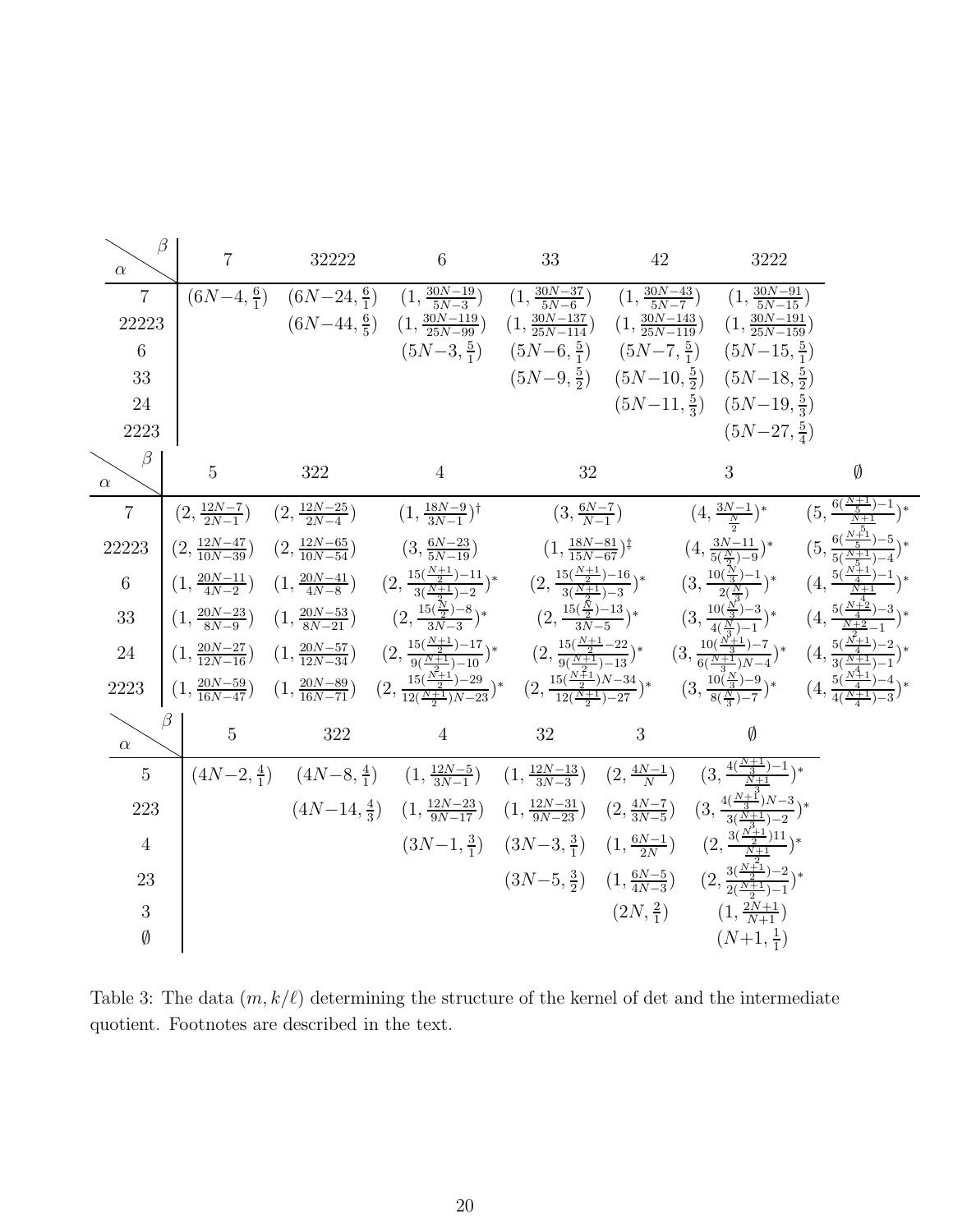(which we describe in terms of the resolved version illustrated in Figure [3\)](#page-11-0):

$$
\langle 10 \rangle 123151321 \langle 10 \rangle 123151321 \langle 10 \rangle 123151321 \cdots
$$
  
321 
$$
\langle 10 \rangle 123151321 \langle 10 \rangle 123151321 \langle 10 \rangle 123151321 \cdots
$$
  
51321 
$$
\langle 10 \rangle 123151321 \langle 10 \rangle 123151321 \langle 10 \rangle 123151321 \cdots
$$
  
23151321 
$$
\langle 10 \rangle 123151321 \langle 10 \rangle 123151321 \langle 10 \rangle 123151321 \cdots
$$
 (A.3)

These blow down to endpoint configurations

$$
622 \cdots
$$
\n
$$
2422 \cdots
$$
\n
$$
3322 \cdots
$$
\n
$$
222322 \cdots
$$
\n(A.4)

which determine choices for  $\alpha$  corresponding to  $k = 5$  (namely,  $\alpha = 6, 24, 33$ , or 2223).

Table [3](#page-21-0) has a few footnotes, which we now explain. For some entries in the table, a congruence condition must be satisfied in order to obtain the given value of  $m$ , and other values of  $m$ can be inferred when the congruence condition fails. For example,

$$
(4, \frac{5(\frac{N+1}{4}) - 1}{\frac{N+1}{4}})^*
$$

means that  $m = 4$  when  $N \equiv 3 \mod 4$ . But when  $N \equiv 1 \mod 4$  we have  $m = 2$  and

$$
(2, \frac{5(\frac{N+1}{2}) - 2}{\frac{N+1}{2}})^*
$$

and when  $N \equiv 0 \mod 2$  we have  $m = 1$  and

$$
(1, \frac{5(N+1) - 4}{N+1})^*
$$

Also, for all but two entries of Table [3,](#page-21-0) a fraction of the form

$$
\frac{aN+k}{bN+\ell}
$$

is seen to have relatively prime numerator and denominator by determining the greatest common divisor  $c$  of  $a$  and  $b$ , and then computing

$$
\frac{b}{c}(aN+k) - \frac{a}{c}(bN+\ell) = \pm 1.
$$

In two cases (indicated by daggers) this does not work, and a different method is needed to show that the numbers are relatively prime. Here are the relations which are needed:

$$
^{\dagger}(6N-1)(3N-1) - N(18N-9) = 1
$$
  

$$
^{\dagger}(12N-52)(15N-67) - (10N-43)(18N-81) = 1
$$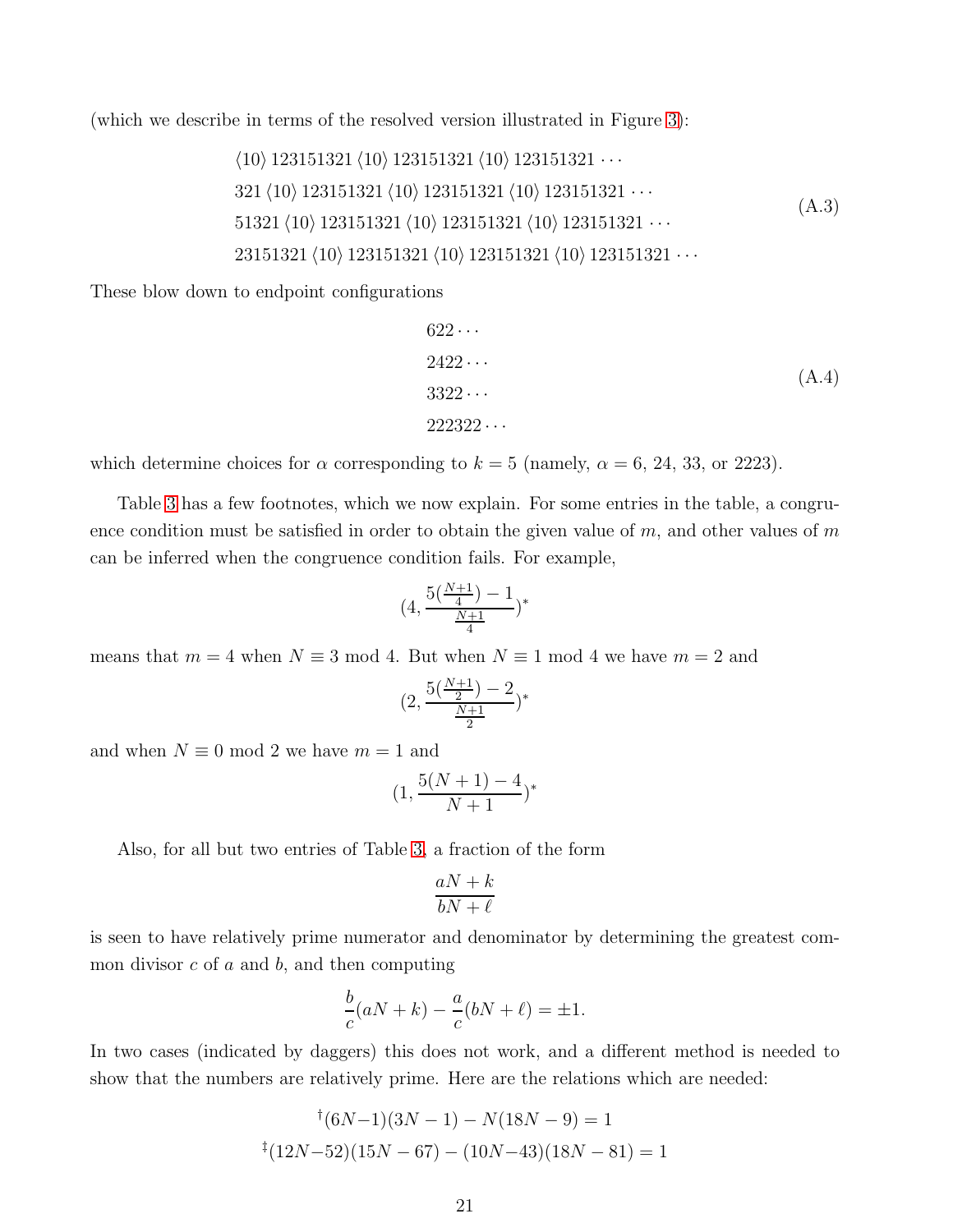Table [3](#page-21-0) exhibits the behavior predicted in Section [3.1.](#page-8-0) Each  $\mathbb{Z}_k$  has a set of associated strings  $\alpha$  and  $\beta$  which serve as the far left and far right ends of the configuration arising from a quotient constructions. As can be be seen from the Table, the strings  $\alpha$  are sorted according to  $k$  as follows.

| $k$ 6 |                                                                | $\begin{array}{ c c c c c c } \hline 4 & 3 & 2 & 1 \\ \hline \end{array}$ |  |  |
|-------|----------------------------------------------------------------|---------------------------------------------------------------------------|--|--|
|       | $\alpha$   7, 22223   6, 33, 24, 2223   5, 223   4, 23   3   0 |                                                                           |  |  |

The strings  $\beta$  are simply the same strings read in reverse order. Note that we have assigned  $k = 1$  (no quotient) to  $\emptyset$  (no string other than 2's at the far left). Whenever  $\alpha$  and  $\beta$  are chosen from the same group, the resulting orbifold is a  $\mathbb{Z}_k$  quotient of an  $A_{m-1}$  singularity. These entries occur along the block-diagonal of Table [3.](#page-21-0)

Apart from those block-diagonal entries, we observe that the value of  $m$  always lies between 1 and 5. We do not at present have an explanation for that observation, or for the evident regularity in the values of  $m$  which can be seen in the data.

# <span id="page-23-0"></span>B F-theory bases of D-type

We now turn to the F-theory bases of D-type. In this case, according to [\[13\]](#page-25-4), the minimal resolution of the orbifold singularity takes the form  $D_N \gamma$ , where  $\gamma \in \{32, 24\}$ . (Our convention this time is that the resolution graph contains  $N + 2 \geq 4$  nodes.) The groups which produce D-type orbifolds have been classified [\[26](#page-26-4)[–28\]](#page-26-5) and are closely related to the resolution. In fact, the resolution is expressed in terms of a continued fraction expansion

$$
\frac{p}{q} = a_1 - \frac{1}{a_2 - \frac{1}{a_3 - \frac{1}{\ddots}}}
$$
(B.1)

with the continued fraction coefficients becoming (negatives of) self-intersection numbers, as indicated in Figure [5.](#page-24-8) The corresponding group is

$$
\mathbb{D}_{p,q} = \begin{cases} \langle \psi_{2q}, \tau, \phi_{2(p-q)} \rangle & \text{if } p-q \equiv 1 \mod 2 \\ \langle \psi_{2q}, \tau \phi_{4(p-q)} \rangle & \text{if } p-q \equiv 0 \mod 2 \end{cases}
$$
(B.2)

and has order  $4q(p-q)$ . The groups appearing in Section [3.2](#page-12-0) are of type  $\mathbb{D}_{p,q}$  with  $p-q$  even, while the groups appearing in Section [3.3](#page-13-0) are of type  $\mathbb{D}_{p,q}$  with  $p - q$  odd.

We now compute the fraction  $p/q$  for the cases  $D_N \gamma$  of relevance to F-theory. In case  $\gamma = 32$ , the fraction is  $(3N-1)/(3N-4)$  while in the case  $\gamma = 24$ , the fraction is  $(3N+1)/(3N-2)$ . (Both formulas are valid for  $N \geq 2$ .) In both cases  $p - q = 3$  is odd, so the even groups never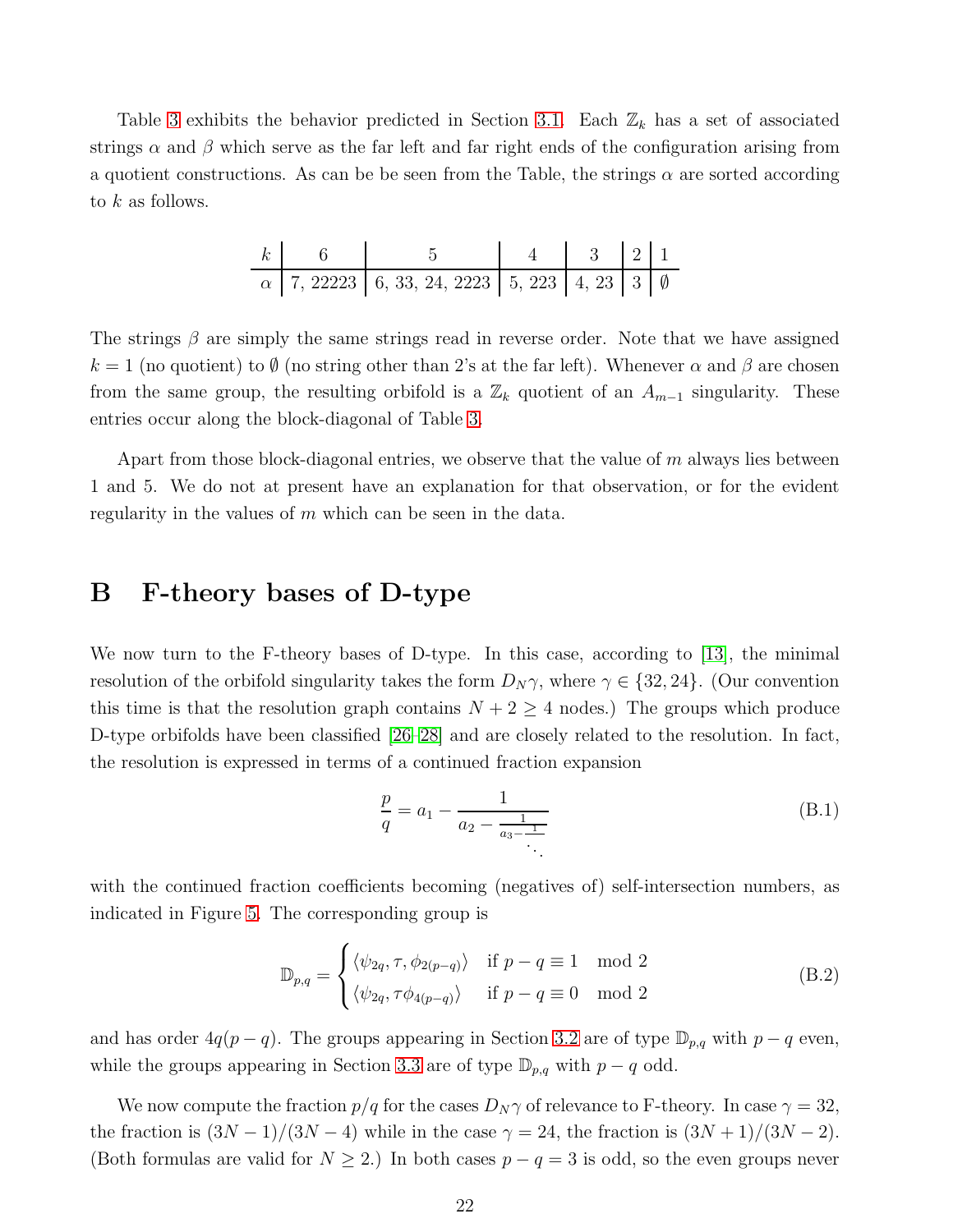

<span id="page-24-8"></span>Figure 5: Resolution graph of D-type singularity.

make an appearance. The fact that  $p - q = 3$  and that there are precisely two cases of this (depending on where the quotient graph in the top of Figure [4](#page-15-1) is truncated) was expected from the analysis in Section [3.3.](#page-13-0)

# <span id="page-24-0"></span>References

- [1] J. J. Heckman, D. R. Morrison, T. Rudelius and C. Vafa, "Atomic Classification of 6D SCFTs," Fortsch. Phys. 63, 468 (2015) doi:10.1002/prop.201500024 [\[arXiv:1502.05405](http://arxiv.org/abs/1502.05405) [hep-th]].
- <span id="page-24-2"></span><span id="page-24-1"></span>[2] L. Bhardwaj, "Classification of 6d  $\mathcal{N} = (1,0)$  gauge theories," JHEP 1511, 002 (2015) doi:10.1007/JHEP11(2015)002 [\[arXiv:1502.06594](http://arxiv.org/abs/1502.06594) [hep-th]].
- <span id="page-24-3"></span>[3] D. Gaiotto, "N=2 dualities," JHEP 1208, 034 (2012) doi:10.1007/JHEP08(2012)034 [\[arXiv:0904.2715](http://arxiv.org/abs/0904.2715) [hep-th]].
- <span id="page-24-4"></span>[4] I. Bah, C. Beem, N. Bobev and B. Wecht, "Four-Dimensional SCFTs from M5-Branes," JHEP 1206, 005 (2012) doi:10.1007/JHEP06(2012)005 [\[arXiv:1203.0303](http://arxiv.org/abs/1203.0303) [hep-th]].
- [5] K. Ohmori, H. Shimizu, Y. Tachikawa and K. Yonekura, "6d  $\mathcal{N} = (1,0)$  theories on  $T^2$ and class S theories: Part I," JHEP 1507, 014 (2015) doi:10.1007/JHEP07(2015)014  $\arXiv:1503.06217$  [hep-th].
- <span id="page-24-7"></span>[6] K. Ohmori, H. Shimizu, Y. Tachikawa and K. Yonekura, "6d  $\mathcal{N} = (1, 0)$ theories on  $S^1$  /T<sup>2</sup> and class S theories: part II," JHEP 1512, 131 (2015) doi:10.1007/JHEP12(2015)131 [\[arXiv:1508.00915](http://arxiv.org/abs/1508.00915) [hep-th]].
- <span id="page-24-5"></span>[7] M. Del Zotto, C. Vafa and D. Xie, "Geometric engineering, mirror symmetry and  $6d_{(1,0)} \rightarrow 4d_{(\mathcal{N}=2)}$ ," JHEP 1511, 123 (2015) doi:10.1007/JHEP11(2015)123 [\[arXiv:1504.08348](http://arxiv.org/abs/1504.08348) [hep-th]].
- <span id="page-24-6"></span>[8] I. García-Etxebarria and D. Regalado, "N=3 four dimensional field theories," [arXiv:1512.06434](http://arxiv.org/abs/1512.06434) [hep-th].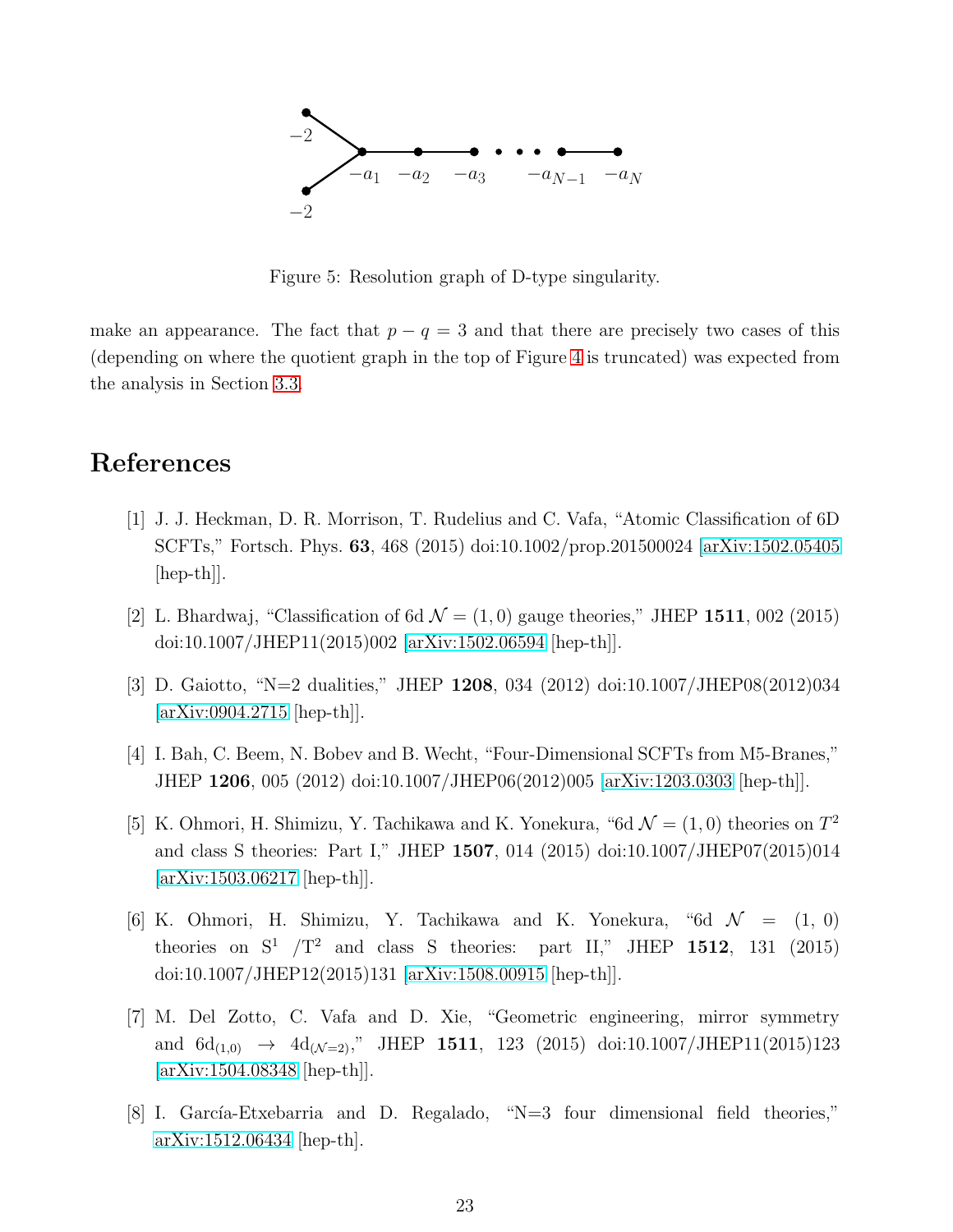- <span id="page-25-1"></span><span id="page-25-0"></span>[9] O. Aharony and Y. Tachikawa, "S-folds and 4d N=3 superconformal field theories," [arXiv:1602.08638](http://arxiv.org/abs/1602.08638) [hep-th].
- <span id="page-25-2"></span>[10] E. Witten, "Solutions of four-dimensional field theories via M theory," Nucl. Phys. B 500, 3 (1997) doi:10.1016/S0550-3213(97)00416-1 [\[hep-th/9703166\]](http://arxiv.org/abs/hep-th/9703166).
- <span id="page-25-3"></span>[11] S. Katz, P. Mayr and C. Vafa, "Mirror symmetry and exact solution of 4-D N=2 gauge theories: 1.," Adv. Theor. Math. Phys. 1, 53 (1998) [\[hep-th/9706110\]](http://arxiv.org/abs/hep-th/9706110).
- [12] O. J. Ganor, D. R. Morrison and N. Seiberg, "Branes, Calabi-Yau spaces, and toroidal compactification of the N=1 six-dimensional  $E(8)$  theory," Nucl. Phys. B 487, 93 (1997) doi:10.1016/S0550-3213(96)00690-6 [\[hep-th/9610251\]](http://arxiv.org/abs/hep-th/9610251).
- <span id="page-25-4"></span>[13] J. J. Heckman, D. R. Morrison and C. Vafa, "On the Classification of 6D SCFTs and Generalized ADE Orbifolds," JHEP 1405, 028 (2014) Erratum: [JHEP 1506, 017 (2015)] doi:10.1007/JHEP06(2015)017, 10.1007/JHEP05(2014)028 [\[arXiv:1312.5746](http://arxiv.org/abs/1312.5746) [hep-th]].
- <span id="page-25-7"></span>[14] G. C. Shephard and J. A. Todd, "Finite unitary reflection groups," Canad. J. Math. 6, 274–304 (1954).
- [15] P. DuVal, Homographies, Quaternions, and Rotations, Science Publishers, Oxford, 1964.
- <span id="page-25-8"></span>[16] H. S. M. Coxeter, Regular Complex Polytopes, Cambridge University Press, 1974.
- <span id="page-25-5"></span>[17] E. Falbel and J. Paupert, "Fundamental domains for finite subgroups in  $U(2)$  and configurations of Lagrangians," Geometriae Dedicata 109, 221–238 (2004).
- <span id="page-25-6"></span>[18] M. Del Zotto, J. J. Heckman, D. R. Morrison and D. S. Park, "6D SCFTs and Gravity," JHEP 1506, 158 (2015) doi:10.1007/JHEP06(2015)158 [\[arXiv:1412.6526](http://arxiv.org/abs/1412.6526) [hep-th]].
- [19] M. Bertolini, P. R. Merkx and D. R. Morrison, "On the global symmetries of 6D superconformal field theories," JHEP 1607, 005 (2016) doi:10.1007/JHEP07(2016)005 [\[arXiv:1510.08056](http://arxiv.org/abs/1510.08056) [hep-th]].
- <span id="page-25-9"></span>[20] M. Bershadsky, K. A. Intriligator, S. Kachru, D. R. Morrison, V. Sadov and C. Vafa, "Geometric singularities and enhanced gauge symmetries," Nucl. Phys. B 481, 215 (1996) doi:10.1016/S0550-3213(96)90131-5 [\[hep-th/9605200\]](http://arxiv.org/abs/hep-th/9605200).
- <span id="page-25-10"></span>[21] J. de Boer, R. Dijkgraaf, K. Hori, A. Keurentjes, J. Morgan, D. R. Morrison and S. Sethi, "Triples, fluxes, and strings," Adv. Theor. Math. Phys. 4, 995 (2002) [\[hep-th/0103170\]](http://arxiv.org/abs/hep-th/0103170).